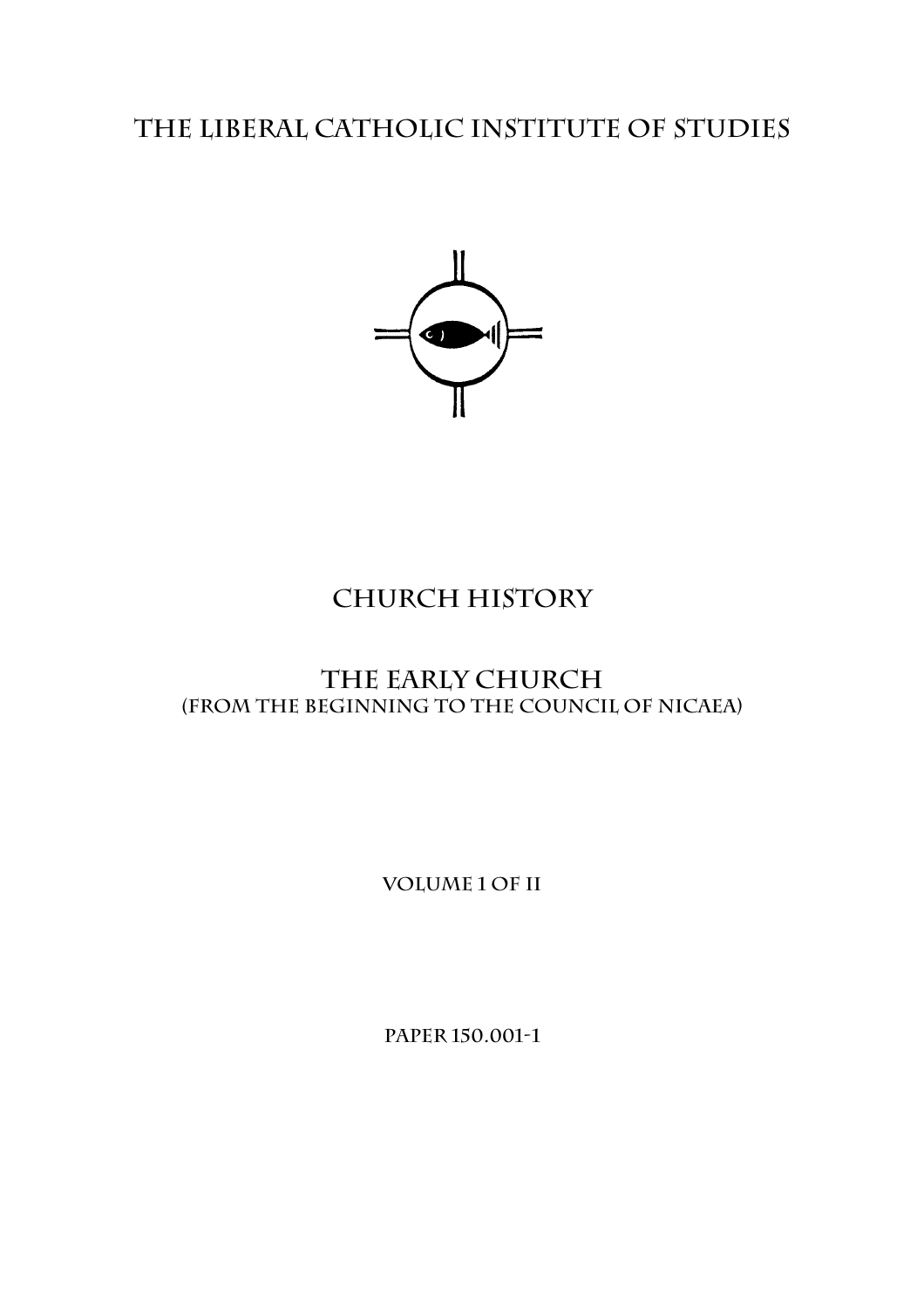### **THE EARLY CHURCH (From the Beginning to the Council of Nicaea)**

## **Volume I**

### **Chapters**

- **1. Some Important Aspects.**
- **2. The Setting of the Stage.**
- **3. The Birth of the New Faith.**
- **4. St. Paul and the Spreading of the Faith.**
- **5. The Gospels.**
- **6. Short Summary Up to the End of the First Century.**
- **7. Christ or Emperor--The Age of Martyrdom.**
- **8. The Apologists.**
- **9. Gnosticism.**

150-001-I THE EARLY CHURCH (From the Beginning to the Council of Nicaea) © LIBERAL CATHOLIC INSTITUTE OF STUDIES, 1979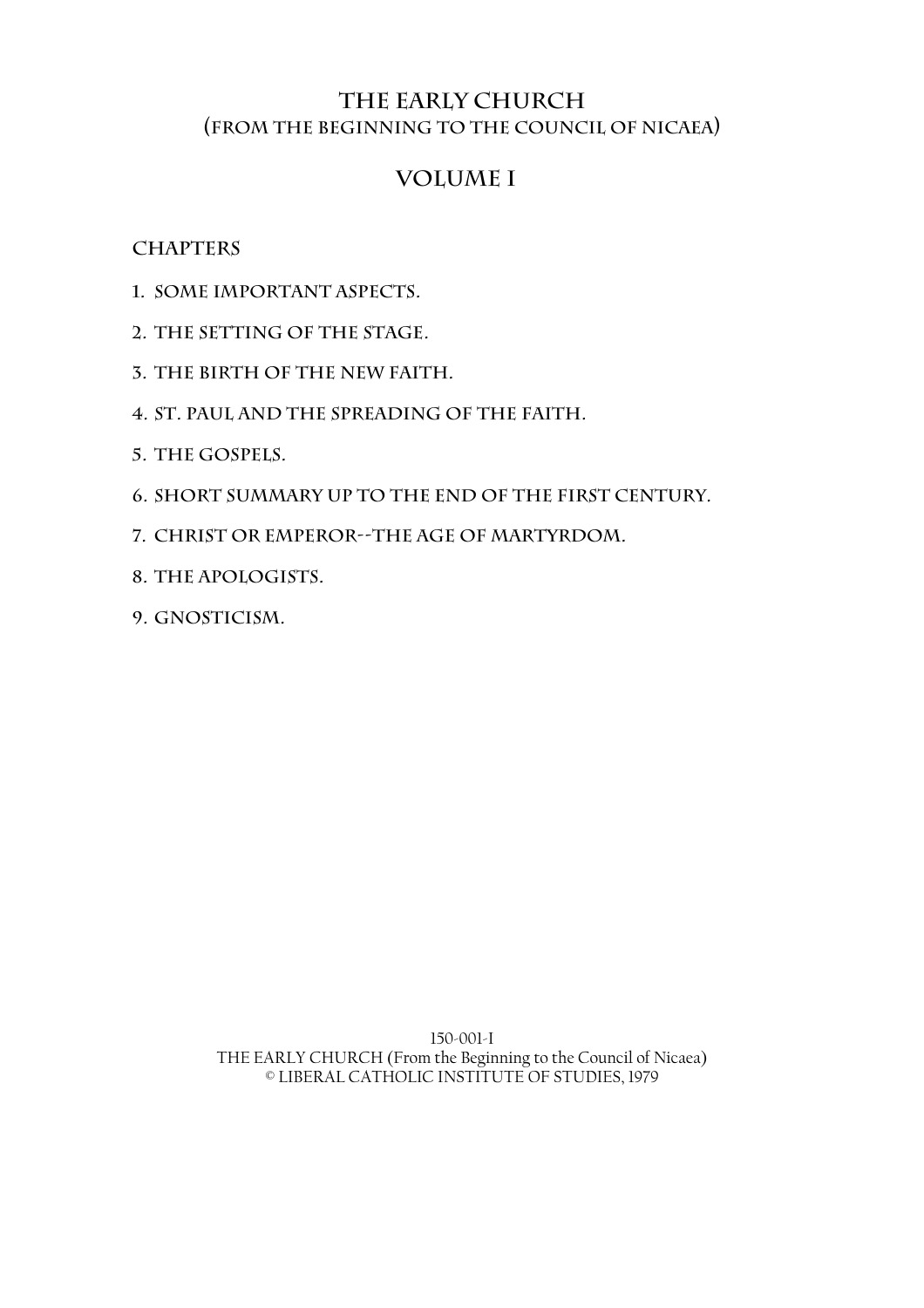## **volume I**

#### **CHAPTER I SOME IMPORTANT ASPECTS**

History is a fascinating but often difficult subject. We all know how the writing of history is often coloured by prejudices and preconceived ideas, be they religious, sociological or political. Completely unbiased accounts are rare. This is very much the case when it comes to church history and particularly the history of the Early Church. It is not so much that present day scholars are prejudiced as that their sources are. Even the earliest writings extant on which historians have to base their research, are often of a strongly tendentious nature. Many of the Church Fathers and writers of the Early Church were involved in theological disputes of one kind or another with those belonging to other schools of thought.

Though all these groups professed to be followers of Christ there was often no general agreement on doctrine; every school or teacher championed his own. Eventually the school with the largest number of adherents prevailed. Even before Christianity became the state religion of the Roman Empire a definite doctrine was laid down as orthodox, or "right opinion". But even then, many socalled heresies arose and the history of the Church was for centuries dominated by acrimonious theological disputes.

No present textbook is therefore entirely suitable for the use of the Liberal Catholic student who tries to see the history of the Church in a "liberal" light, free of the straightjacket into which nearly two millennia of a powerful Church "establishment" has molded its own history. There are mainly three subjects that are dealt with inadequately or not at all in the available textbooks on the history of the Early Church:

- 1 The Actual date of the life and ministry of Jesus.
- 2. The Essenes and the Dead Sea sect.
- 3. The Mystery Religions.

#### **1. The Actual Date of the Ministry of Jesus**

There is a strong indication that Jesus Christ lived about a century earlier than the generally accepted date. This theory places his birth at about 105 B.C. and the date of the ministry at about 75-73 B.C. There are no reliable historical records of the life of Christ. The Gospels were written about the end of the first century and were intended as mystery dramas, not history. The system using the alleged date of the birth of Christ as the beginning of the Christian era, and our present system of dating, was introduced by Dionysius Exiguus only in the 6<sup>th</sup> century.

The Jewish records of Jesus, which are not very friendly, place him a century earlier than the usual accepted date. Some scholars (Mead, Strömholm) have advocated an earlier date. Clairvoyant investigators, notably Bishop Leadbeater and Mrs. Besant, confirm the earlier date. All students should therefore be well aware of this as they will come across it in Liberal Catholic literature.

One of our priests, the late Nevin Drinkwater B.Sc., wrote a two volume work called *The Lost Century* in which he collected most known data in favour of the early date of the ministry of Our Lord. This scholarly work is still in manuscript form awaiting publication.

As Liberal Catholics we are not really concerned whether the generally accepted date or the suggested earlier date is the true one; this may or may not be discovered by historians in the future. As Liberal Catholics we have to keep an open mind on this question - and it really makes no difference to us *when* Christ lived on earth - as we draw our inspiration *from an intense faith in the living Christ,* and, as a Church, try *to serve as a vehicle for the eternal Christ who ever lives as a mighty spiritual*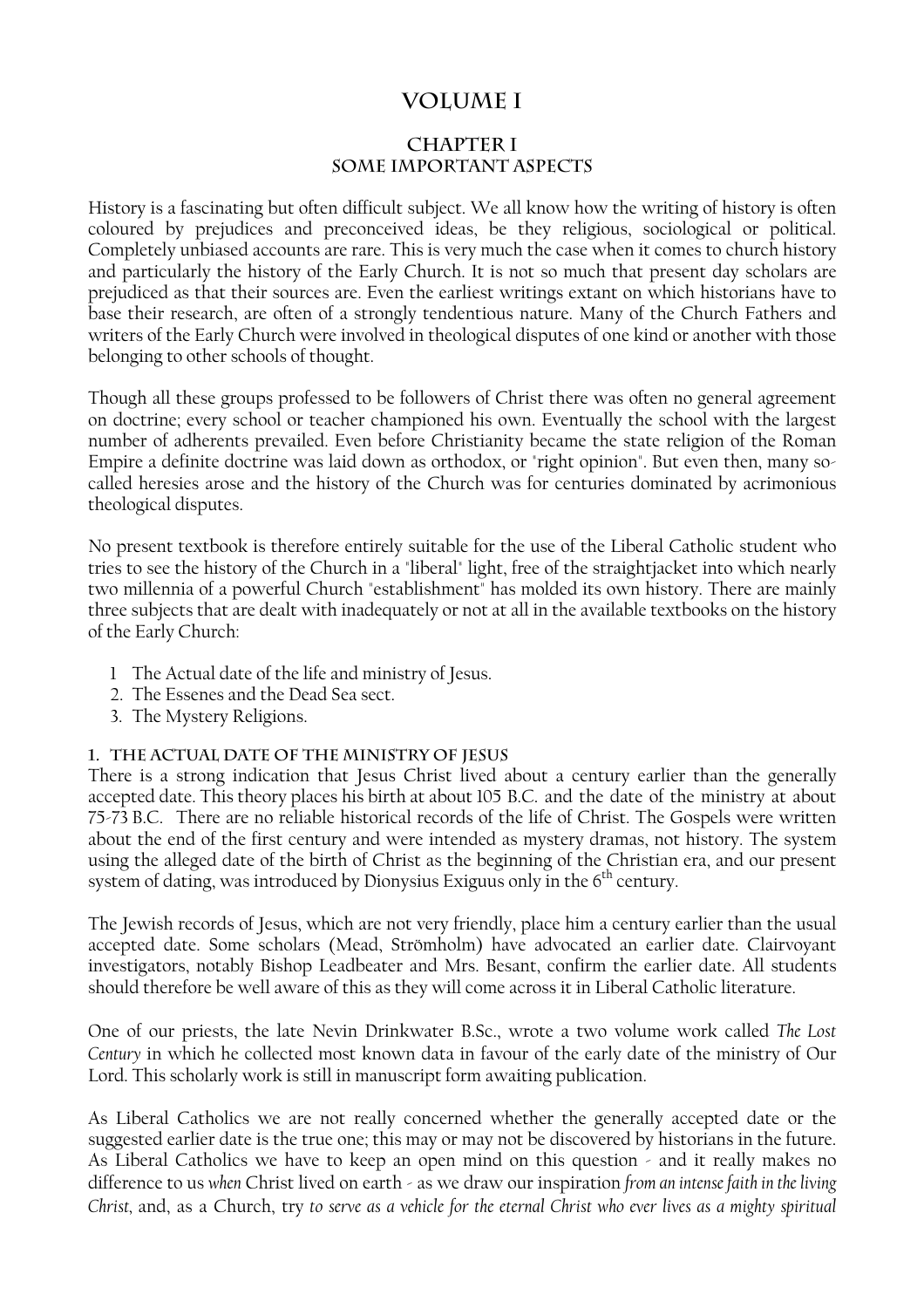*presence in the world* (Statement of Principles).

To make the student familiar with some of the arguments for the earlier date we have included in this paper extracts from the series of articles entitled *The Date of the Ministry and the Dead Sea Scrolls* and the *Chronological Table* from the yet as unpublished book by Nevin Drinkwater mentioned above, and the article *Jesus and Christianity* by E.L. Gardner.

In the latter we find mention of another figure, a Jewish revolutionary by the name of Jesus Barrabas, who was crucified by the Romans at about the usually accepted date. This seems also to have been the view of Bishop Leadbeater, who wrote in *The Inner Life, Vol I*:

*The four Gospels… are all founded upon a much shorter document written in Hebrew by a monk named Mattheus, who lived in a monastery in the desert in the south of Palestine. He seems to have conceived the idea of casting some of the great acts of initiation into a narrative form and mingling it with some points out of the life of the real Jesus, who was born 105 B.C., and some from the real life of another quite obscure fanatical preacher, who had been condemned to death and executed in Jerusalem about 30 ad.* 

This document was presumably the famous "Q", which scholars regard as the main source of the three Synoptic Gospels.

In Acts 5:30 and 10:39 it is mentioned that Jesus was *slain and hung on a tree*. This would point to the earlier tradition of death by stoning (the punishment for blasphemy) after which the body in accordance with Jewish custom was hung on a tree. Those wishing to study the subject more fully are referred to the full series of articles by the Rev. G. N. Drinkwater in The Liberal Catholic, Oct. 1956 - June 1957, also to the work by G.R.S. Mead: *Did Jesus Live 100 B.C.?* University Books, N.Y. Results of clairvoyant investigations into the life of Jesus can be found in *Esoteric Christianity* by Annie Besant, Theos. Publ. House, Adyar, and in the Rev. Geoffrey Hodson's book: *Clairvoyant Investigations of Christian Origins and Ceremonial,* St. Alban Press.

#### **The Essenes and the Dead Sea Sect**

The second subject, which receives only scant attention in the textbooks, is that of the Essenes and the sect of Qumran, now made well known through the discovery of the famous Dead Sea Scrolls.

No religion comes entirely new to man; its Teacher usually bases it on an earlier religion held by the people among whom He appears. So we find the Buddhist religion built on Hinduism, Christianity on the Jewish religion, and Islam on both Judaism, Christianity and the primitive religion of the Arab tribes.

We find at the beginning of the Christian era three main religious groups among the Jews: the Pharisees, the Sadducees and the Essenes. Not much was known until recently about the last group except from the works of some ancient writers, mainly Philo and Josephus. But the discovery of the Dead Sea Scrolls in 1947 has thrown new light on the Essenes, as most scholars have come to the conclusion that the Qumran sect, which occupied the monastery at the foot of the cliffs where the scrolls were found, were Essenes.

Comparison of the literature of the sect with the New Testament has thrown new light on some of the sources of the Books of the New Testament. It is now clear that St. John's Gospel, for instance, owes much more to a Jewish (Essene) theological background than previously assumed. The sect also manifests astonishing parallels with primitive Christianity, to such an extent that several scholars even regard it as a Christian or pre-Christian sect. One scholar comes to the conclusion that Christianity is *Essenism*.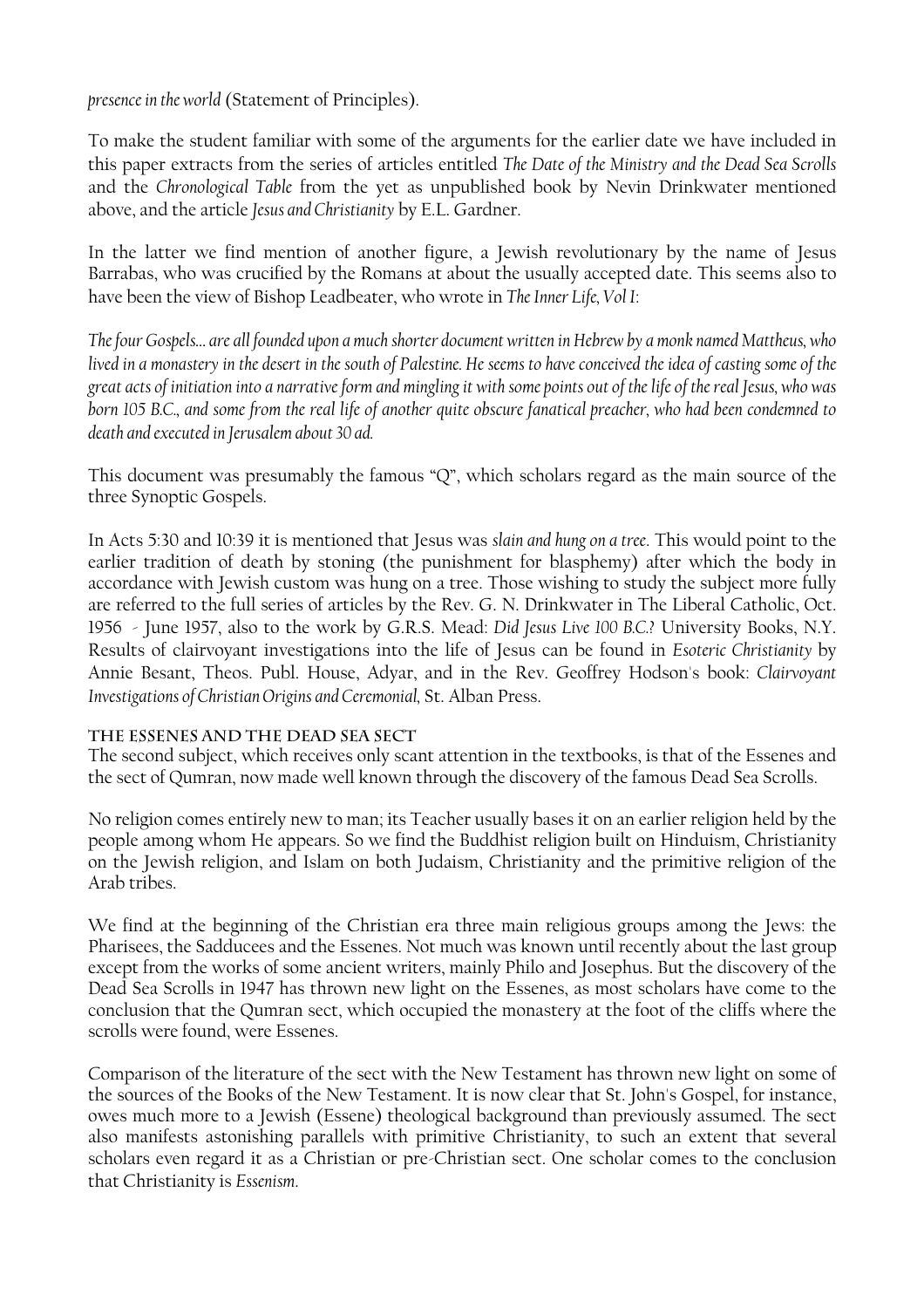The last of the scrolls has only recently been translated and it will take some time before all ramifications of this discovery have been explored and their enormous significance for the study of the origins of Christianity is realized. It is of importance to us as Liberal Catholics to follow further developments and study in this field.

What happened eventually to the Essenes? It is generally thought that they were absorbed into Christianity. Some of them may have survived in later Sects such as the Ebionites, Nazoreans and others, living mainly east of the river Jordan. It is the irony of history that these small sects, some of them definitely remnants of early Jewish Christianity were regarded by the fourth Century Church asheretics. $^{\mathrm{l}}$ 

In Liberal Catholic literature we are told that Jesus was a member of the Essene community. This idea is not new and was put forward by several scholars even before the discovery of the Dead Sea Scrolls.

*The Date of the Ministry and the Dead Sea Scrolls*, by the Rev. G. N. Drinkwater, included in this paper, should be studied by the student in connection with the subject. Useful references for those interested in further study are A. Dupont-Sommer: *The Dead Sea Scrolls,* Basil Blackwell, and Edmund Wilson: *The Scrolls from the Dead Sea*, O.U.P. Many other works on the subject are available.

#### **The Mystery Religions**

 $\overline{a}$ 

During the first three centuries of our era the most active religious movements in the Roman Empire were what later came to be called the Mystery Religions. They provided for their followers a gradual spiritual advancement in stages during which sacred mysteries were revealed through successive initiations.

*As with the Eleusinian and Dionysiac Mysteries, which themselves continued to exist, these religions centred on the initiation of individuals into a sacred 'mystery', through which man attained rebirth, being 'changed',*  'enlightened', 'deified'. In one aspect the mystery consisted in the portrayal of a myth concerning the struggles, *sufferings, and triumphs of a deity. It was thus a sacramental drama. But its essential aim - achieved, naturally, in very different degrees - was the inner experience of the initiates, gained through their participation in the drama.* 

Sydney Spencer: *Mysticism in World Religions*

Among many Greek Mysteries the most famous were those held annually at Eleusis. Both the ancient Mysteries and the later mystery cults were all based upon a particular myth or mystery drama, often including the birth, mystical death and resurrection of a saviour God. Terms such as *redemption*, *salvation*, and *perfection* all belong to the language of the mystery cults.

The most important of these were the Mysteries of Isis, the Cult of Cybele, the Great Mother, and, Mithraism. The similarity of some of their ceremonies – as far as we know them – to their Christian counterparts is sometimes quite amazing:

*Mithraism had its sacramental service, hardly to be distinguished from ours; it had its Christmas rejoicings, its Easter, its legends of a miraculous birth, and a glorious resurrection.*

E.E. Kellett, *A Short History of Religions*, p.262

<span id="page-4-0"></span> $1/4$  *As may be expected from a religion, the history of Christianity is more a history of ideas than of events. We cannot study the history of the Church without constantly coming across new ideas, new lines of thought, in some cases accepted and incorporated by the Church in its theology, in other cases, rejected and declared a heresy. The word 'heresy' is derived from the Greek* haireses, *meaning choice of 'thing chosen'. It was originally used for the particular views of different philosophical schools. Later it came to be used for what was regard as theological error.*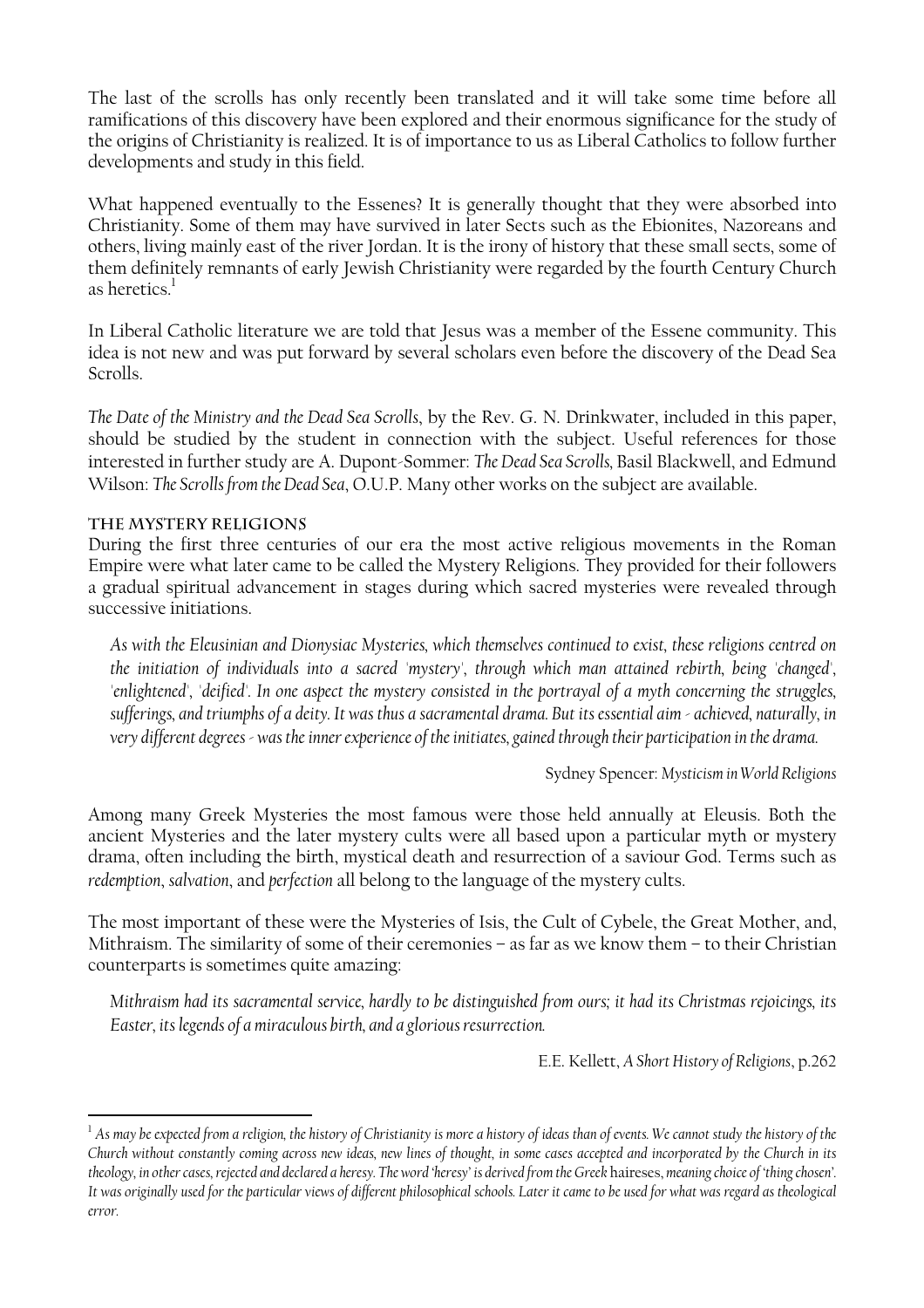It may be that most religions of that time conformed to the same *archetypal pattern* as had previously been manifested in the ancient mysteries of Egypt and Greece. Christianity was obviously influenced by the various mystery cults, and perhaps we are not too far from the truth if we say that Christianity itself was a Mystery Religion at an early stage of its development.

During the 2<sup>nd</sup> and 3<sup>rd</sup> centuries, Christianity showed many signs of being a Mystery Cult. Not only do we read in the writings of some Church Fathers of the *Mysteries of Jesus*, but candidates before being admitted had to undergo a severe training. A short article entitled *Eja Milites Christi* has been included (as an Appendix to Part II) to show this aspect of the Church at that particular period.

History, events, ideas, can be looked at in different ways – through many differently coloured glasses, as it were. Ancient documents can be interpreted in many ways. Undoubtedly Liberal Catholics have their own way of looking at the history of the Church. Since other views, humanist, orthodox, fundamentalist, etc., are available in abundance in the many books on Church History, it seems only right that we should attempt in this Paper to give at least some facets of a Liberal Catholic view.

We have therefore chosen as the main chapters of this Paper extracts from a series of articles published in *The Liberal Catholic* between December 1924 and March 1926, on the history of the early Church by Rev. Dr. J.J. van der Leeuw, LL.D. this series by Dr. van der Leeuw was later published in book form under the title *The Dramatic History of the Christian Faith*. This book is now, unfortunately, out of print. $2$ 

#### **CHAPTER 2 THE SETTING OF THE STAGE**

There is no more wonderful history than that of the Christian Faith. Even though we of the Liberal Catholic Church do not hold that Christianity is the one and only revelation of Truth to the world and do not believe that God has left His world in darkness until the coming of our Lord, even though we recognize that Truth is eternal and that its manifestations in the great religions of the world are many and varied, each showing forth some especial beauty of its own in the life and teachings of the Great Messengers of divine Truth, yet we cannot help realizing that in our Christian Religion, precious and dear to us as it is, being the Religion of our civilization, we also possess a religious history unequalled in dramatic interest and unique in its variety and wealth of events.

It is impossible in the light of historical research to maintain that Christianity is *sui generis*, a spontaneous growth from nothing, but it is equally impossible to deny that the inspiration of a great Individual was necessary to make Christianity possible.

The material out of which Christianity is made, was there, but the divine touch of the great Master-Builder was necessary to form from it the Living Temple of the Christian Faith.

It is ever thus. When the *times are ripe*, when a new ideal is stirring in the hearts and minds of great masses of human beings, there must always appear some great Individual, a truly Representative Man, *who can in his life and works bring to conscious birth that which was vaguely stirring in the hearts and minds of the many. And when a new ideal of life is to be given to all humanity then the One Who appears is the One Who is Representative of all Mankind, its Heart and Life, He Whom we call the Christ*.

<span id="page-5-0"></span><sup>&</sup>lt;sup>2</sup> A reasonably good work for a deeper study of the subject is A History of the Early Church by Hans Leitzman, in 4 volumes, published *by the Lutterworth Press.*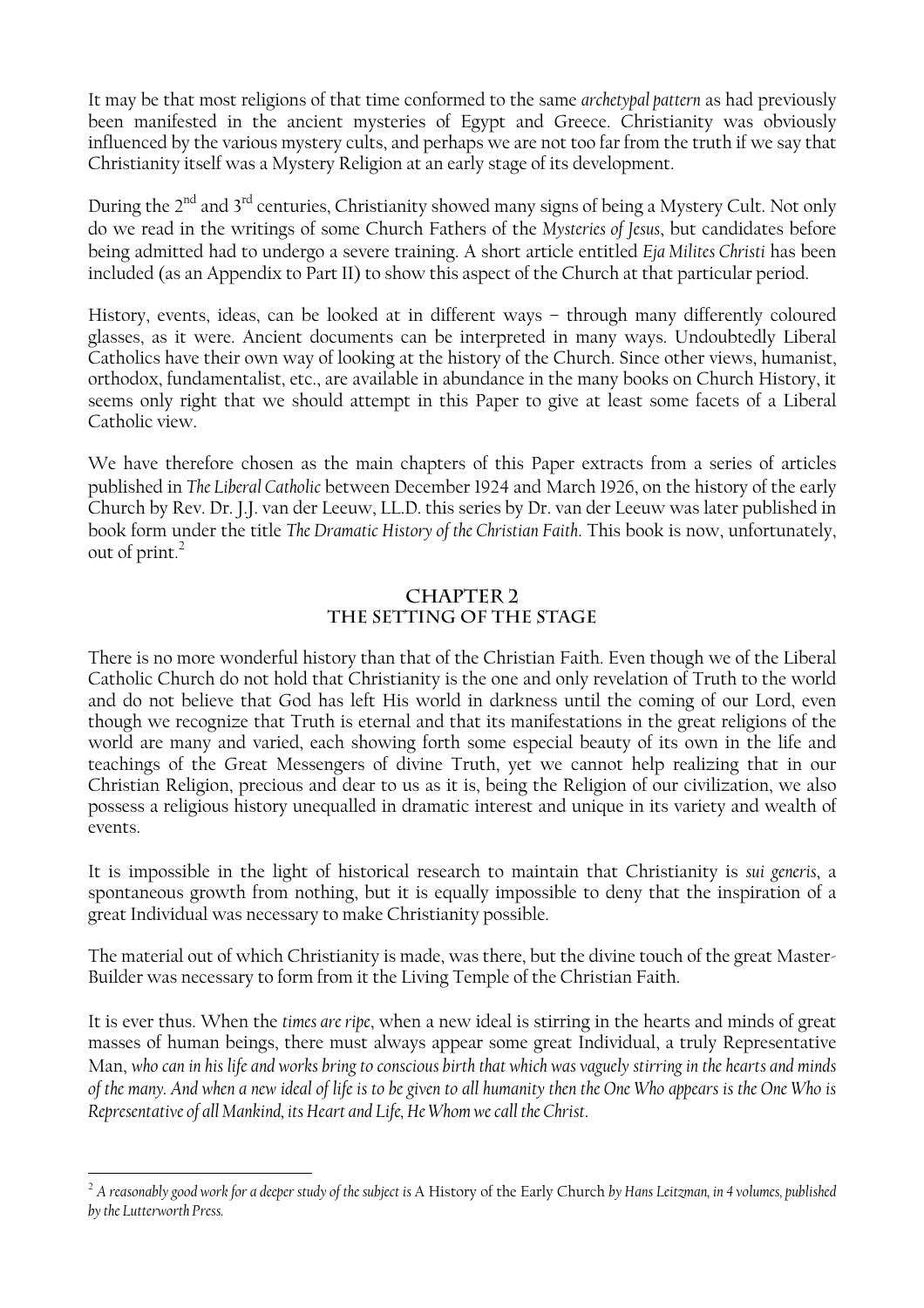Thus Christianity is undoubtedly rooted in non-Christian and pre-Christian soil, but the sunshine that made it grow was not derived from existing conditions, but was the glowing Inspiration, the radiant Love of Christ. The drama of Christianity was to be played on a Stage, the World-Stage, in a *setting* which needs to be studied in order to understand fully what the essential and *new* contribution of Christianity was.

#### **The Birth of Jesus the Christ**

In studying the world and time in which Jesus the Christ appeared we must first ask: which world and what time? It is generally accepted that our Lord was born some six or seven years before what we call the beginning of the Christian era. There is however no trustworthy outside confirmation of this, and amongst several scholars of note the theory is gaining ground that the tradition found in the Talmud and Toldoth about Jeshua ben Pandera who lived under the Maccabaean king Jannai or Alexander (104-78 B.C.), is likely to be the correct, contemporary Jewish record of Jesus the Christ.

The earlier date of Jesus certainly fits in better with the general trend of civilization in the first century B.C. About the middle of that century the birth of the *new* ideal of universal Brotherhood which was the essence of Christian Faith is perceptible, a fact which cannot be explained if Jesus should have lived and taught at the usually accepted time. Thus when we study the time in which Jesus appeared it is well to keep in mind the possibility that He did live at the earlier date. There are however, many religious elements which are to be found both at the earlier and at the canonical date and some of these we can now consider, always bearing in mind that religious movements, which flourished a century after Christ, are yet important as elements in the birth of the Christian Faith, having influenced Christianity when it began to spread as a World-Religion.

More important, however, than the exact time in which our Lord Christ appeared is the world to which He came. Which world was it? Not the world of Palestine. The new Faith was not given to Israel alone, it was given to the civilized world of the day, to the Graeco-Roman world; and if we would understand the history of Christianity we must study that Graeco-Roman civilization even more than that of the Hebrew people where the new life was born, but where it did not come to its consummation.

The Graeco-Roman world had already a long history behind it. It had passed through a *Golden Age*, a time of unity before man awakened to a sense of his own individuality. When this awakening came, in what we term the Greek Renaissance, Greece gave birth to the priceless contributions which will ever be associated with her name; the classical drama, Greek sculpture and architecture and Greek thought. It is Greek philosophical thought which was destined to be one of the chief contributions of Greece to the Christian Faith; from Greece Christianity derived the terminology for its doctrines. Plato was the father of Christian philosophy as Plotinus was to be the father of Christian Mysticism.

Whereas Greece contributed its thought to Christianity, Rome gave it the wonderful structure of its mighty organization. Where Greece inspired, Rome confirmed, where Greece ruled the world of ideals, Rome ruled the material world, where Greece determined the ways of thought, Rome constructed the roads of physical intercourse along which Christianity could travel to the furthermost parts of the world.

#### **The Mysteries**

In a religious sense Greece and Rome, as far as their State-religions were concerned, did not contribute much to the Christian Faith. But then these State-religions had long since lost their influence over the individuals; they were a time-honoured institution, but neither inspired nor satisfied. It was to the Mystery-religions that we must look if we would find the real and living religion in which the cultured man of Greece and Rome could find satisfaction for his religious and mystical life. They inspired enthusiasm, their teaching was vital, their initiations full of solemn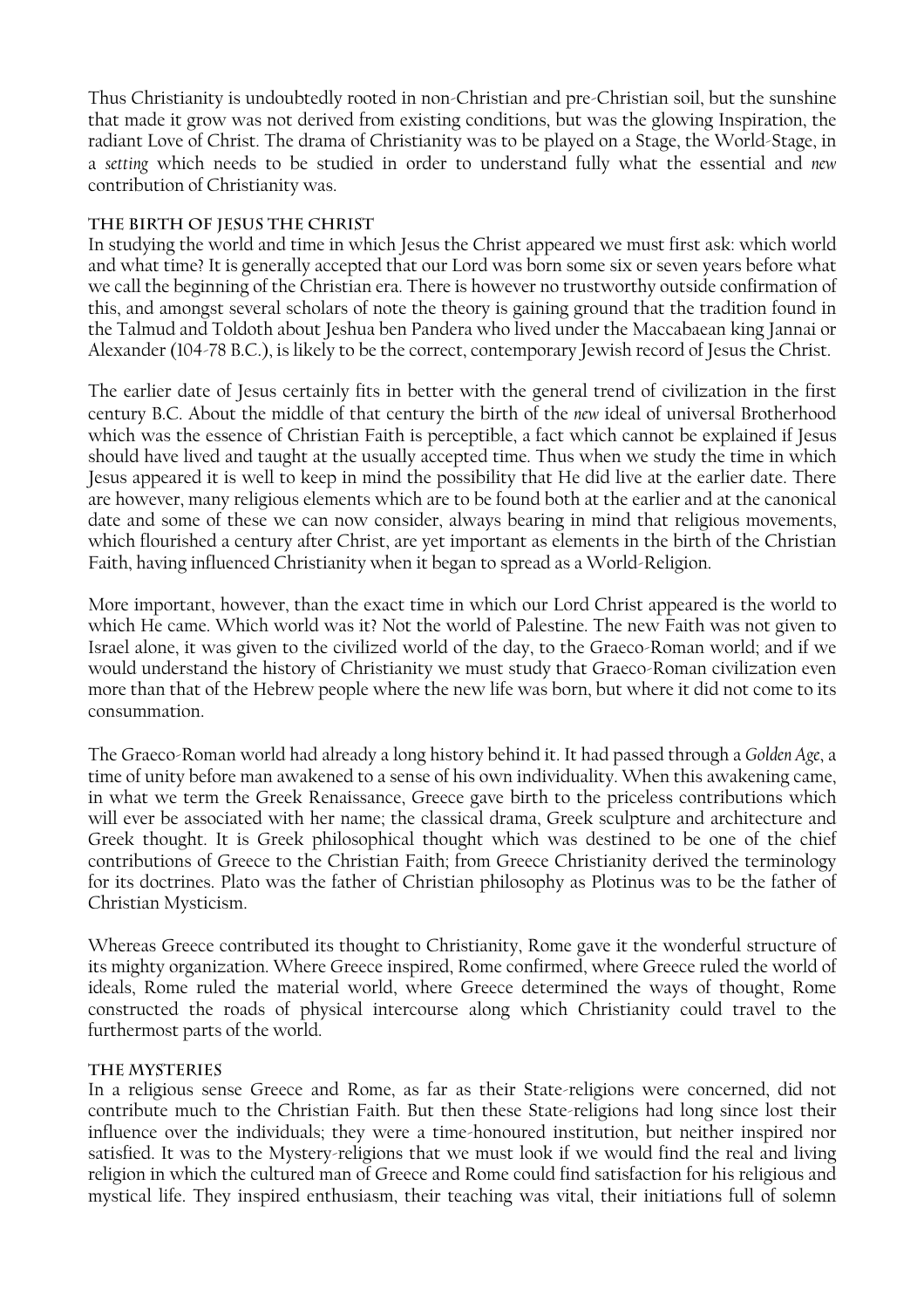meaning. In the greatest of the Greek Mysteries, those of Eleusis, the main teaching was that of the journey of the soul through periods of existence in matter (the myth of Persephone) to a divine life in the spiritual world, its true home. The way to this higher life was through purification and illumination, *catharsis* and *epopteia*, the same stages which we shall find later on in Christian Mysticism. It was through the medium of St. Paul that much of the teaching and terminology of the Mysteries flowed into the Christian religion and became the means of expressing its spiritual contents. Ideas and terms like that of *spiritual regeneration*, *redemption*, *salvation*, *baptism* can all be traced to the Mystery Religions from which they were derived to express Christian conceptions.

In the Roman world the most popular Mysteries were those of Isis and Mithras. The Mysteries of Isis, coming as they did from ancient Egypt, brought with them much of the Egyptian religious beliefs which thus became vehicles for the expression of Christian thought.

Isis, the great Mother of all, truly the *Consolatrix Afflictorum*, who bore her son Horus, having immaculately conceived him after the death of Osiris, became one of the prototypes of Our Lady and the worship of the two is characterized by the same touch of tender motherhood and comforting love. In Osiris, who in a triumphant resurrection overcame his enemies even in death, we find a conception closely approaching the Christian one of crucifixion and resurrection. As the Christian commemorates the death and resurrection of our Lord Christ and in it sees the hope of his own spiritual Rebirth, so the Egyptian looked upon the death and regeneration of Osiris as the promise of his own Osirification. Truly, we cannot blame those students who in their discovery of the central doctrines of Christianity in pre-Christian religions came to deny the historicity of our Lord. Their mistake was psychological rather than historical, for without a life like Christ's a movement like Christianity could never have been brought about. The material was there but the Master-Builder built from it the new Temple of Faith.

The cult of the Great Mother was even stronger in Asia Minor where under the name of Cybele she was worshipped, especially in Phrygia. It is interesting to note that wherever the worship to *God the Mother* was strong in pre-Christian times we find a deep devotion to Our Lady afterwards. Thus the cave near Antioch where Cybele was worshipped is now dedicated to Our Lady; and Ephesus, where the great Temple to Artemis stood as one of the wonders of the world, became the chief centre of worship to Our Lady in Asia Minor.

Other mysteries which contributed elements to the Christian faith were the Mysteries of Mithras, though this connection is doubtful. These Mithraic Mysteries were of Persian origin and became exceedingly popular under the Roman Empire; places of Mithraic worship have been found wherever Rome's power extended.

Mithras was the Son and Champion of God, immaculately conceived, born in a cave, adored by shepherds, worshipped as the *Lord of Love*. Brotherhood was the ideal of those who belonged to the Mithraic Mysteries, and in their agape or *love-feast*, they partook of the body of the God in the shape of consecrated bread, sometimes marked with a cross, a form of spiritual communion not unlike the Christian one.

In an old Mithraic liturgy the candidate says: *Let me, though now held down by my lower nature, be reborn into immortality - that I may become mentally reborn, that I may become initiated, that the Holy Spirit may breathe in me!* Truly this prayer would not be amiss in any Christian ritual, yet it belonged to a non-Christian Mystery religion. Thus the Mysteries provided the spiritual framework of Christianity; just as Greece gave the mental structure and Rome the physical.

#### **Why Palestine?**

But it was to Israel that we must look for the emotional element.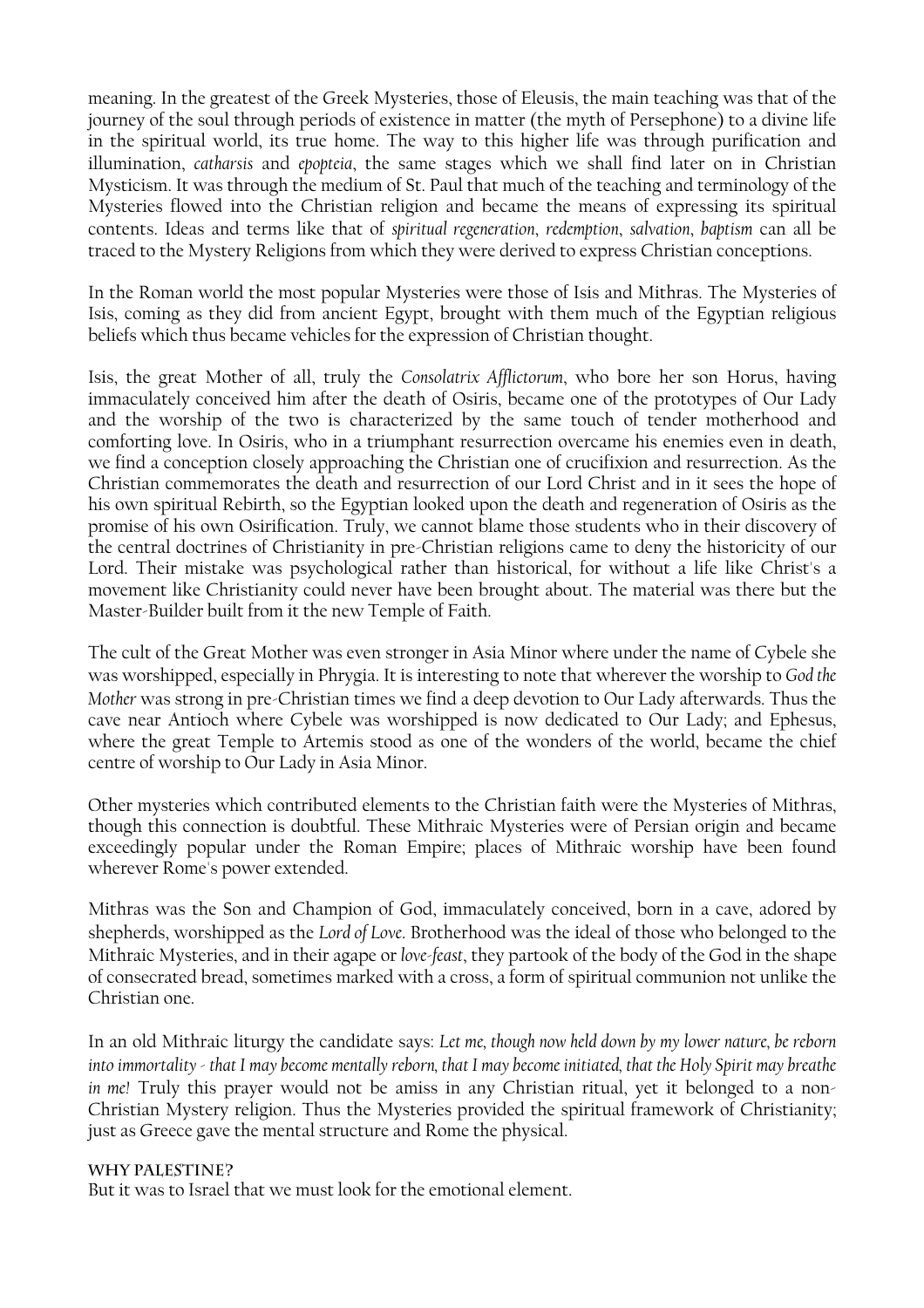Many have wondered why Christianity was born in Palestine, in a faraway obscure country instead of in the heart of the Roman world. Why not in Rome, why not in Alexandria, where all cultures, Egyptian, Greek, Roman and Hebrew met? But if we study with an open mind we shall understand. Palestine, to begin with, was not so obscure a country. Through it ran the trade route from Egypt to Asia-Minor. Travelling was slow in those days, so that a traveller had ample opportunity to absorb anything new along his route and carry it on to the country of his destination. But even more than that, Jews were to be found all over the world, then as now, and anything started in Palestine would soon spread over the entire world.

That, however, which made Israel destined to be the home of the Lord, was the emotional nature of the Hebrew nation; a fervent, almost fanatical, faith, a fiery devotion, a stern, uncompromising morality. These were great elements for the making of the new religion; then as now the maxim holds good that it is the emotional element in religion which determines its appeal to the world at large. With all their shortcomings the Jews could furnish that element; their worship of the one God was often narrow and fanatical, Jehovah at times was no more than a tribal Deity, but He was also the *One second to none*, the Living God of the Prophets. Their nature might be stern but they were the one people whose morality was one with their religion, ingrained in their life; their expectation of the Messiah might be a material one, of a King to make Israel great, but at least they expected one and some were ready to receive Him. The Pharisees and Sadducees might be hypocritical and proud, but there were Brotherhoods like the *Essenes* and the *Therapeuts* in whom a deeply mystical faith and a very true brotherhood were to be found.

Thus Israel was chosen to receive the Lord. There alone the perfect Life could be lived which was to kindle a flame of Love enveloping the earth; there could be sown the seed from which could spring the mighty faith of Christianity which was to illumine the Western world.

Such was the setting of the stage on which the great Drama was to be played, such the world waiting for Him Who carne to bring the greatest gift of all, that of a Divine Life lived amongst men.

The student should at this stage read Chapter 4 of *Esoteric Christianity*, "The Historical Christ". This chapter embodies the results of clairvoyant investigations made into the life of Jesus by Annie Besant and C. W. Leadbeater at the turn of the century.<sup>3</sup>

#### **CHAPTER THREE THE BIRTH OF THE NEW FAITH**

The world at the time of Christ's coming knew most of the teachings that Christianity has come to consider as its own. There were those who knew and worshipped one God; the doctrine of the Trinity was familiar to many, the existence of Divine Mediators between God and Man was recognized, they were called *Son of God*, *Saviour-God*, *Lord*, were thought of as immaculately conceived, proving their Divinity by miracles and finally conquering death itself in a triumphant Resurrection. Again, the Graeco-Roman world knew those teachings about man, his origin and destiny which so many look upon as specifically Christian. The Initiates of the Mysteries knew that the world surrounding man was not the real world, but rather a prison-house in which the Divine Spirit of man was exiled from its true home, the world of the Spirit eternal. They knew that man could gain life in that world by renouncing the things of this world, that he could be regenerated, attain to a second Birth which would make him more than man, would make him God. They

<span id="page-8-0"></span><sup>&</sup>lt;sup>3</sup> Note that the author mentions the names of the Roman Consuls at the time of the birth of Jesus. The Consuls were two annually elected *magistrates in ancient Rome and as their names were carefully recorded this fact has been used by historians since ancient times for dating the past. The clairvoyant investigator therefore only had to check who the Consuls were in Rome at the time of a certain event to obtain its correct date – S. von Krusenstierna.*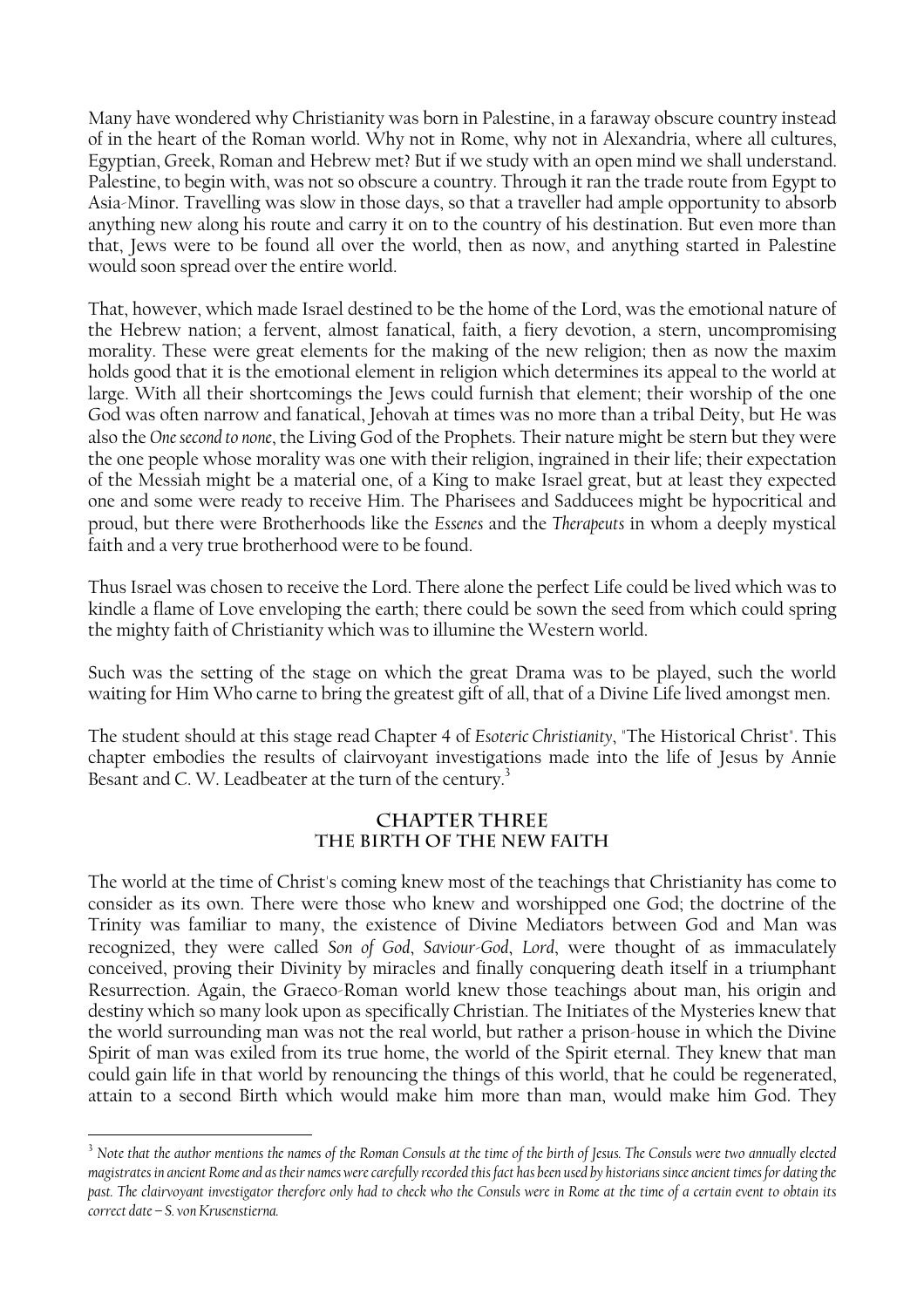treasured sacraments of Baptism and of mystic Union to the Great God in the sacred communion of the Agape or Love-Feast.

All this was known to the world to which Christ came; the elements of Christianity could be found scattered throughout the world. But the one thing lacking was the power to live according to the knowledge thus possessed. The coming of Christ gave that power.

To the Jews of His time, expecting the coming of a Messiah as a king in all his glory that was to make Israel great amongst the nations, the manner of Christ's coming must have been a lesson in itself. He came without the privileges of outer power or possession to further the work that He was to undertake. He had renounced all those weapons that the man of the world thinks indispensable in his struggle to achieve. He did not stoop to defend Himself when attacked; ever in those short but marvellous years of His ministry did He use His superhuman powers to assert Himself. His strength throughout lay in the Kingdom within, not the kingdom without.

His enemies conquered Christ in this world of matter; He allowed Himself to be conquered, for only thus could He teach the supreme lesson that He came to teach; that nothing from without can ever conquer the Spirit within and that man in death can triumph over both life and death. Could anything be more wonderful than this message taught by Christ in His life?

He came to a world of complicated civilization without anything or anyone to support Him, without privilege, protection or power. He never defended or protected Himself, never cared for or worried about His existence, allowed His enemies to take Him and kill Him.

And yet the message He lived became the Gospel of untold millions; yet these three years of ministry became the foundation of a new world; yet He became the inspiration of a new religion which was to last for many thousands of years. A life of utter purity and universal love, of childlike simplicity and of God-like wisdom was the message He brought to a world in agony, teaching it that thus alone man could gain the Kingdom of God, in which all problems and troubles were solved.

That, the teaching He lived, was the essential, the new thing lie gave to this world; from that spread Christianity; by that living Fire it is maintained.

Then as now, the Christian Faith is centred in the living Christ, then as now His life of love and purity is the way to the Kingdom of God--the way He went, the way we follow.

\* \* \* \*

Our next chapter deals with St. Paul and the beginnings of Gentile Christianity. With St. Paul and his missionary journeys, we enter that part of the history of the Early Church as is described in the Acts of the Apostles. It should be born in mind that this is a composite document drawn from various sources (see G. N. Drinkwater's remarks in Appendix I). The first chapters are regarded as a continuation of, or epilogue to, St. Luke's Gospel.

As we have seen already, historical records of early Christianity are extremely scant. But the missionary activities of St. Paul as described in Acts give us a glimpse of the young Church during the fifth and sixth decades of the first century. Together with the Epistles of St. Paul (some of which according to scholars were not written by him) they give us some idea of the life of the Church at that particular period. It is not until about 100 years later that we enter a historically more documented period.

*S. von Krusenstierna*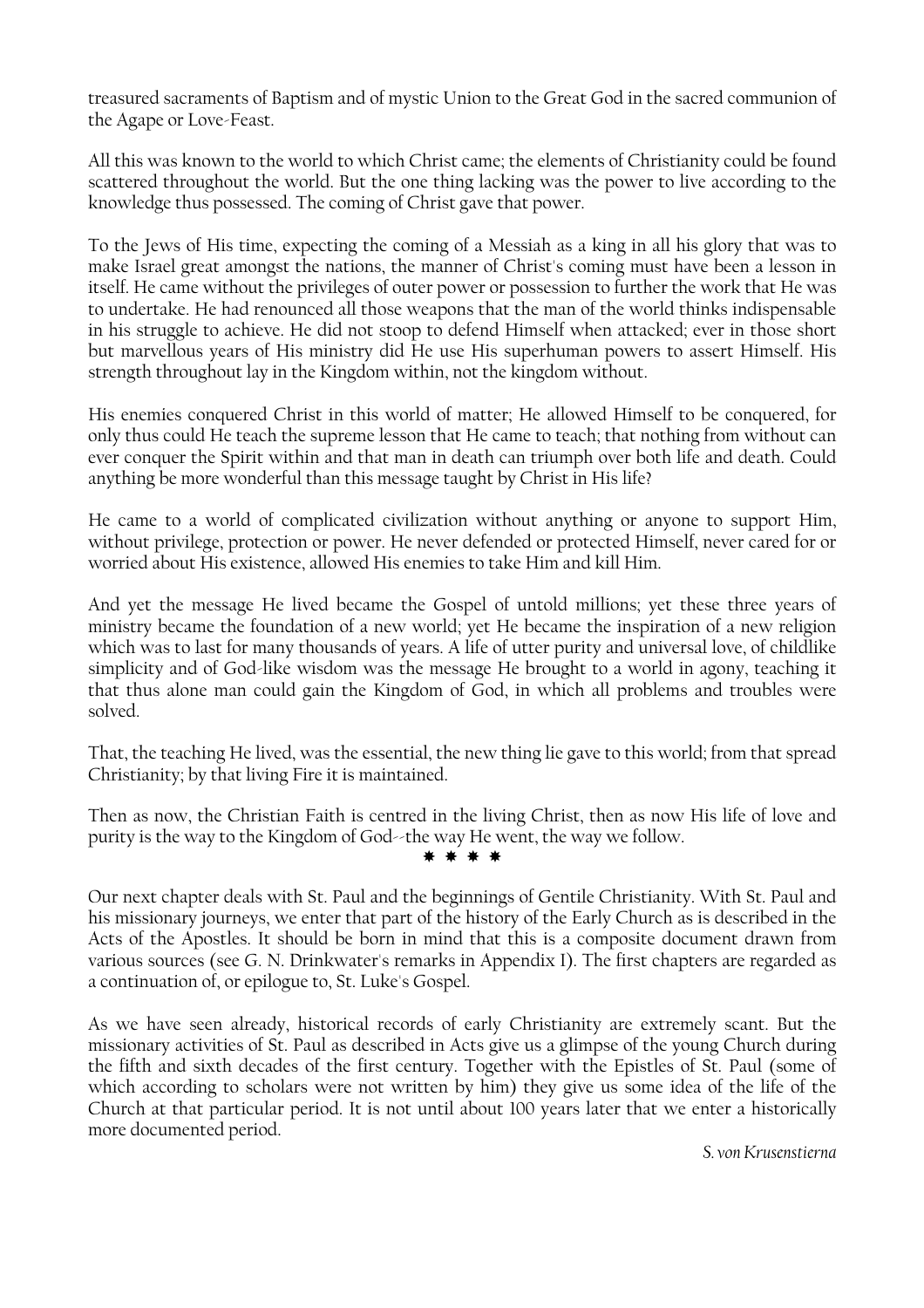#### **CHAPTER 4 ST. PAUL AND THE SPREADING OF THE FAITH**

The Founder of the Christian Faith did not make a new Religion nor did He found a Church. He, like all great Teachers, lived a life in which the Divine became manifest to man on earth and, through that life, taught men the wonder of their own divinity. That was His mission, that His message. To descend from that height to what men in their material blindness call essential in the starting of a new Movement - organization, rules and rulers - would have been to deny that which He, the perfect Wisdom, knew as the truly essential teaching and enabling men by example to live according to the one commandment by which men would know them as His disciples: that they should love one another.

One of the grandest elements of Christ's life is His never-failing trust in the all-sufficiency and power of the spiritual ideal, knowing, as He alone could, that as long as it was strong and pure, His mission would succeed and all details of organization would follow naturally. And they did. During the life of a great Teacher, the disciples He gathers round Him do not feel the need of an organized movement; He, the Teacher fills their life, He is the movement. It is only when He has left this earthly life and the disciples suddenly find themselves thrown back on themselves, left to their own resources, that the need for consolidation of that which binds them is felt.

The working of the Holy Ghost was not without its dangers to the early Church as also in later ages. Just as under the name of mysticism much vague sentimentalism and even hysteria goes hidden, to the detriment of true mystics, so, too, side by side with true inspiration we find a wide range of psychic, mediumistic and illusionary experiences pretending to be manifestations of the Holy Ghost. We read in his Epistles how St. Paul had to warn the early Churches against these excesses and aberrations; a century later the Montanist heresy was to endanger the life of the Church in a similar manner.

Still there was no church, nor a new religion. The Apostles looked upon the message of Christ as intended for Israel alone and having as its main purpose the purification of the Jewish Faith. Their hopes of Christ as an earthly king, making Israel great had been shattered, but rose again in the expectation of Christ's near return (chiliasm) for which Israel had to be prepared so that this time He might accomplish His mission as an earthly ruler.

Meanwhile the number of followers grew, including native Jews as well as Greek-speaking or Hellenic Jews.

#### **St. Paul and His Work**

There is no denying the greatness of St. Paul. He was a man of great strength, passionately intent on the work he was doing, whether that of destroying or propagating the new faith. He had vision, which the other apostles seem to have lacked, and saw the enormous future of the new Faith Christ had kindled. He changed it from a Jewish sect to a universal religion, from an ill-defined movement to a well-organized Church, from inarticulate beliefs to clearly expressed dogmas. Having been initiated in the Mysteries and taught there the possibility of man's spiritual rebirth through mystic death and resurrection, he saw in the new movement the historical embodiment of the mysteryteaching and in the story of Christ, especially in His death and resurrection, a vehicle for the central truth of the Mysteries. Hence the historical Jesus Christ plays practically no part in the Pauline teaching; the Christ of St. Paul is the divine within man, the mystic Christ. In thus emphasizing the glorious reality of the Christ within, to be crucified and reborn in every human soul, St. Paul did not, as some would have it, betray Christianity and make it subservient to his own teaching.

Those who thus accuse St. Paul of perverting the new faith, lose sight of the fact, that Christ, the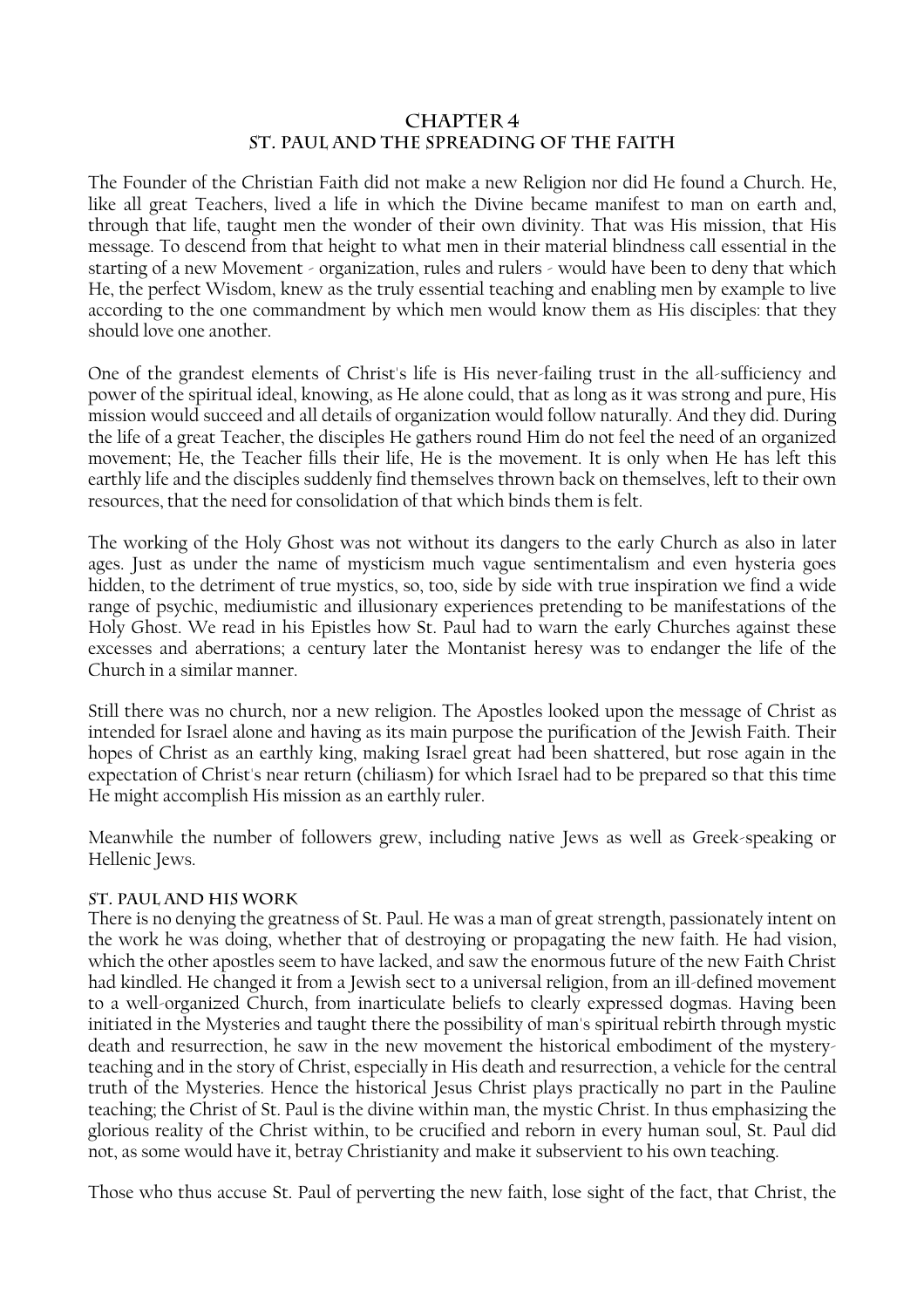World-Teacher, is both God and Man. By His manhood, He is the fruit of human evolution, having risen through many lives from the level of primitive man to that of Perfect Man, having reached the goal of human evolution in becoming one with the Divine Life, from Which all come, to Which all return, and of Which we are oblivious during our human pilgrimage. As such Christ is the perfect human being, become Superhuman in reaching the end of human evolution.

If it be true, and it seems likely, that Jesus Christ lived and taught about 75 B.C. and was not crucified but stoned and His body hung on a tree (Acts 5:30 and 10:39), then in making the manner of His death that of death on the Cross, the pious compilers of the Gospel-stories had already mixed the story of Jesus the Christ with that of the mystic Christ. In the same manner the story of Christ in nature, the mythic Christ, who in the mythology of most races is found under many names as the Sun-God, whose death in winter and rebirth after the shortest day (Christmas) are representative of the life of the Cosmic Christ in Nature, whose cosmic life-story again is one with the historical life of Jesus the Christ, was worked into the Gospel story, so that it finally became, not only the story of a life on earth, not only the story of each human soul, but the story of the Divine Life crucified in Nature, reborn through nature, the story of Christ, the Second Logos, the Cosmic Christ, Who in this manifestation in Nature is the source of the Sun-God myth, the Mythic Christ.

Truth is greater than the finite mind of man and our inability to see all aspects and meanings of a truth does not mean that they do not exist. St. Paul saw and rightly emphasized the truth of the mystic Christ, in and through the story of the historic Jesus Christ, thus preserving for later Christianity a precious heritage of mystic life which else might have been lost sight of.

Yet it cannot be denied that St. Paul, who had never met Jesus the Christ, who had not been inspired by the example of this fragrant life of gentleness, compassion and serenity, does not show forth either in his life or writings that very element which was Christ's great gift to the world. St. Paul alone could never have conveyed to us the great lesson Christ taught by this Life. St. Francis could have done it, his life breathes that same fragrance of Christ's life, but St. Paul was a passionate and even somewhat dogmatic propagator of a doctrine, an able organizer, in fact the founder of the Church, but not one who trod in His footsteps. Yet, a man like St. Paul was necessary for the work that was to be done, a character like his essential to the success of it. His missionary zeal led to dogmatism, but without it the Jewish sect would not have become the world-religion.

St. Paul thought in the magnitude of continents where the other apostles thought in the magnitude of villages. He saw all mankind waiting for the message and he brought it. Practically alone he overcame the resistance of those who desired to keep the new message for Jews only and resented his attempts to spread it to the Gentiles.

Alone he planted the seed of the new faith throughout Asia Minor, Macedonia, and Greece, forming small and devoted groups of followers wherever he went and keeping in touch with them, instructing and exhorting them, by correspondence. It was a gigantic task for any one man to have undertaken and accomplished. It is true he was helped by fellow-disciples, true also that others did work similar to his in establishing important Churches in Rome, Alexandria and elsewhere.

But only Paul had a Luke to make his work immortal. The fame of having made a universal religion from an obscure Jewish sect, of having spread this religion through almost the entire civilized world of his day, of having established the Christian Church as such and having given it a coherent doctrine, will forever be associated with the name of St. Paul. Jesus the Christ brought the new impulse, realized the new ideal, St. Paul made the new religion, even though some may say he unmade it.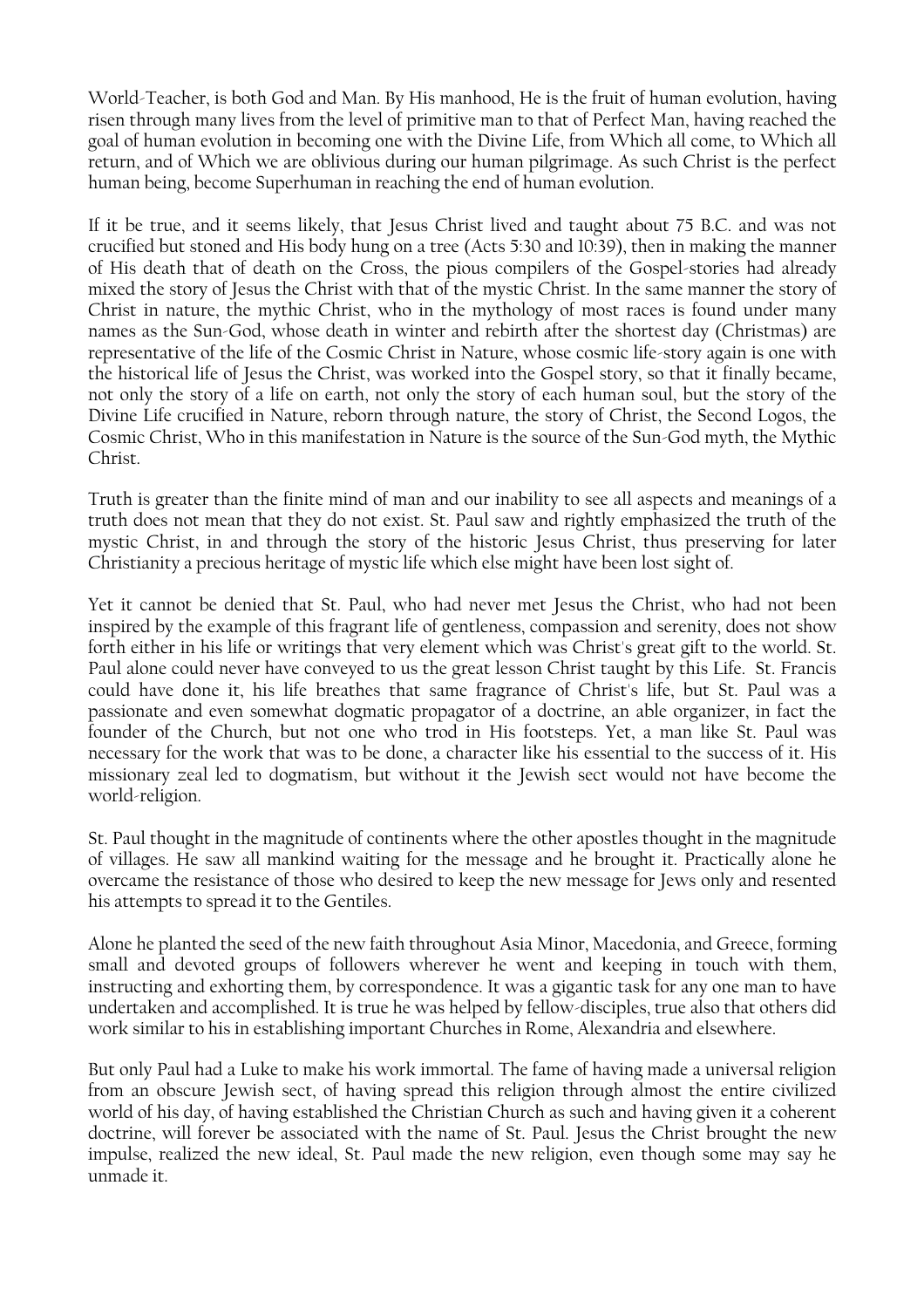Without him and his less famous helpers in missionary work, the new faith might not have become the universal religion.

He freed it from its Jewish shackles and enabled a world to participate in the new Life. It was unavoidable that in the process something of Christ's essential message should be lost, that the inspired character of the earliest days should give way to the more dogmatic type of the established religion. But the great work had been begun: the Christian religion was born.

#### **CHAPTER 5 THE GOSPELS**

Many scholars now regard the Gospels as allegory and mystery-drama, intended not as history (though certain historical events are included) but as instruments for the propagation of doctrine (Dibelius, Bultmann, and others).

In Bishop Leadbeater's view, the original, much shorter document upon which the Gospels were based, was written in Hebrew by a man named Matthaeus who lived in the southern Judean desert.

*He sent this document to a friend of his who was the chief abbot of a huge monastery at Alexandria and suggested to him that he, or some of his assistants, might perhaps recast it, and issue it in the Greek language. The Alexandrian abbot seems to have employed a number of his young monks upon this work allowing each of them to try the task for himself and to treat it in his own way. A number of documents of very varying merit were thus produced. Four of these still survive to us, and to them are attached the names of the monks who wrote them, Matthew, Mark, Luke and John. The splendid passage with which the Gospel of St. John opens was not original but quoted, for we found it in existence many years before the time of Christ in a manuscript which was even then of hoary antiquity*.

( C.W. Leadbeater, *The Inner Life*: Vol. I)

#### **The Gospels as a Mystery Drama**

G. N. Drinkwater wrote in an article called *Christianity, the Great Synthesis*:

It has been observed from the earliest times that certain incidents in the lives of some of the gods and heroes of *antiquity bear a marked resemblance to some of the events in the Gospels.* 

*To give but one example, Epiphanius mentions a 'mystery' celebrated at the temple of Kore at Alexandria. A wooden image of a baby, marked with a cross of gold on its forehead, was brought in and a chant was sung. "The Virgin has given birth to the Aeon[.1](#page-12-0)*

*It was even supposed by some writers that Satan had sought to discredit Christianity by anticipating many of its features in 'heathen' cults! Thus, Justin Martyr, c. 150, commenting on the legend that Perseus was born of the virgin Danae, wrote:* When I hear that Perseus was begotten of a virgin, I understand that the deceiving serpent has counterfeited this.<sup>[2](#page-12-1)</sup>

*In an article on Tammu[z3](#page-12-2) , Dr. S. H. Langdon says that in the Babylonian form of the rite, Tammuz is called Bel or Marduk. He is represented as having been imprisoned in the lower world at the Nisan or New Year festival and a priestess weeps at his sepulchre*. A malefactor was slain with Bel and together they descend to the land of darkness. In the meantime his garments are given to Ishtar, his virgin mother, and his body is laid in a sepulchre from which he shortly comes forth.

<span id="page-12-0"></span>*<sup>1</sup> Haer. LI., 22* 

<span id="page-12-1"></span>*<sup>2</sup> Dialogues with Trypho, c. 70* 

<span id="page-12-2"></span>*<sup>3</sup> Tammuz: Encyclopaedia Britannica 14th edition*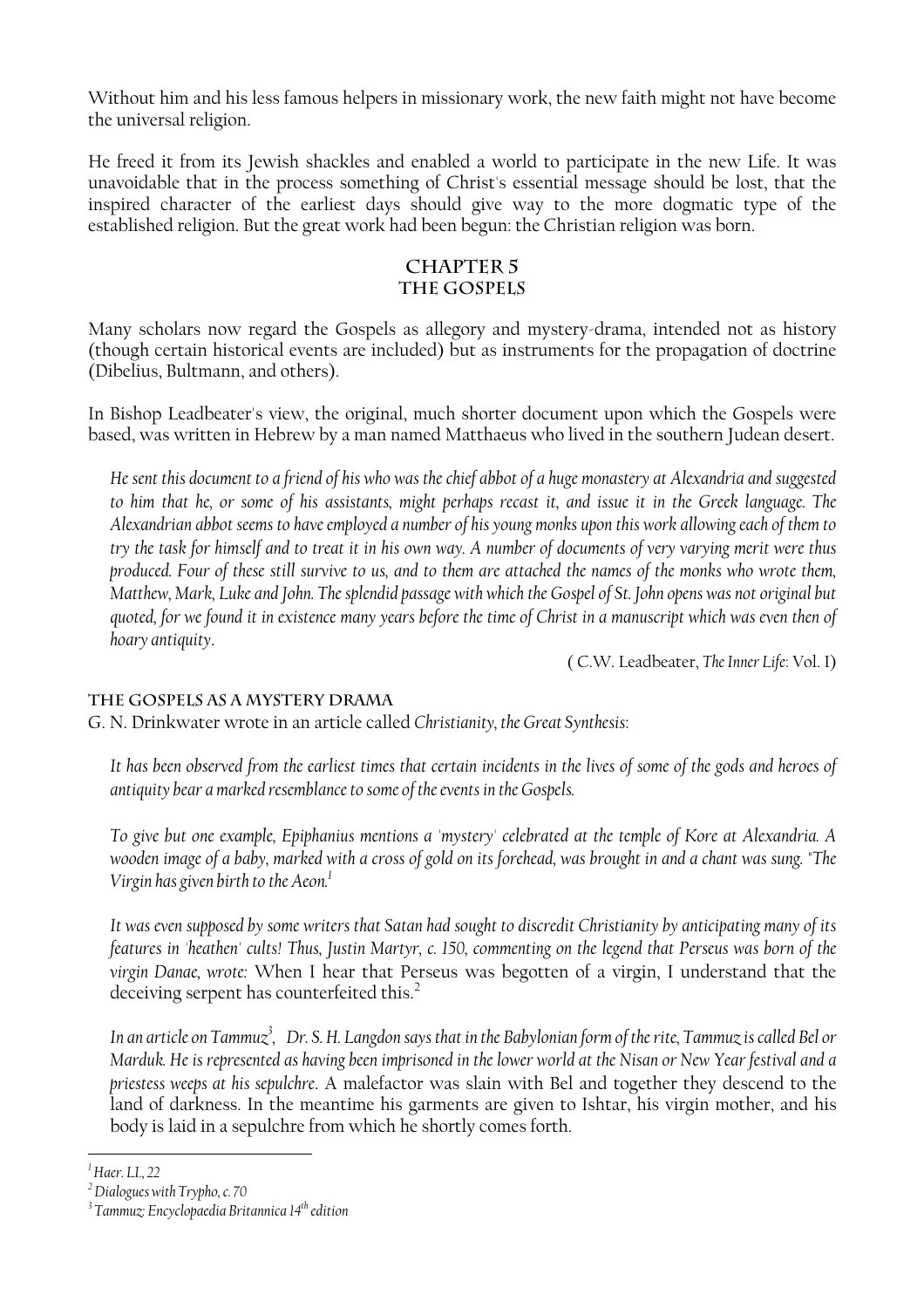*Arthur Weigall[4](#page-13-0) points out that Antioch was one of the earliest seats of Christianity, yet the death and resurrection of Tammuz was celebrated there every year.[5](#page-13-1) Furthermore, the rite of Tammuz had influenced the Jews long before the days of Christianity, as is shown by Ezekiel reproving the women of Jerusalem for weeping for the dead Tammuz even at the gate of the Temple[.6](#page-13-2) Jerome was horrified to discover that the place selected at Bethlehem by the early Christians as the scene of the birth of Jesus was none other than a shrine of Tammuz. As Dr. Langdon justly remarks*: That this cult had direct influence on the origins of Christianity cannot be denied.

Another religion that had close affinities with Christianity was Mithraism. Mithra was originally a Persian conception of the Deity. The cult was introduced into the Roman world about 68 B.C. and survived until 376 A.D. during which time it had even reached England, as remains at York and Chester show.

The Mithraists had a eucharistic service and also a rite of baptism in which the candidates were baptized by water and the Priest made a sign on their foreheads.

Particularly strong evidence is furnished in G. T. Sadler's *Behind the New Testament*, p. 43. He shows that the description of the Mysteries of Isis given at the end of the *Metamorphoses* or *Golden Ass* of Apuleius bears a remarkable resemblance to the details of the trial and crucifixion of Jesus.

Since Lucius (Apuleius' hero in the Metamorphoses and presumably Apuleius himself) was under a vow of secrecy he could only hint at his experiences, nevertheless he mentions several significant points.

Slightly condensed, Sadler's account is as follows, the words in italics indicating resemblances to the crucifixion story:

In the procession of Isis was one who "counterfeited a *soldier*." Others played the parts of *magistrates*. Some were *women* in white *raiment*. A number had torches (John XVIII, 3). The initiates wore white *linen* robes (Mark XIV 51, 52: XV 46). One bore a *palm tree* (John XII, 13). Apuleius (or Lucius) received a *linen* cloak for he had "striven to cover his nakedness" (Mark XIV, 51, 52). The procession came to the *temple* and the *priests* retired, but one of them called "the *scribe*" mounted a *tribunal* and recited prayers. Lucius was told to *drink no more wine* for a season (Mark XIV.25). Then "a *linen* robe that no man had yet worn was cast about me" (Mark XV. 46). "I drew nigh to the confines of *death*, I trod the threshold of Proserpine, I was borne through all the elements, and *returned to earth* again" (I Peter III, 19; Eph. IV.9).

"*In the morning*" (Mark XV, I - the initiation of Lucius and the trial of Jesus were both in the night) "I came forth clothed in the twelve *cloaks* that are worn by the initiate" (Luke XXIV, II). I ascended the wooden tribunal or dais, arrayed in a *robe* made only of *linen*; it was richly *embroidered*…in diverse colours" (John XIV, 5: Luke XXIII, II). "My head was *garlanded* with a fair crown of spotless palm, whose leaves stood out like rays" (cp. crown of thorns: Mark XV, 17). "The *curtains* were suddenly withdrawn and the people thronged in to gaze on me." (Matt XXVII, 51, Luke XXIII, 45, 48). "The *third day* the initiation was consummated" (Mark X, 34; VIII, 31; Matt., XXVII.,64).

<span id="page-13-0"></span>*<sup>4</sup> The Paganism in our Christianity, p.10* 

<span id="page-13-1"></span>*<sup>5</sup> Ammianus Marcellinus, XXII, 9* 

<span id="page-13-2"></span>*<sup>6</sup> Ezekiel, 8:14*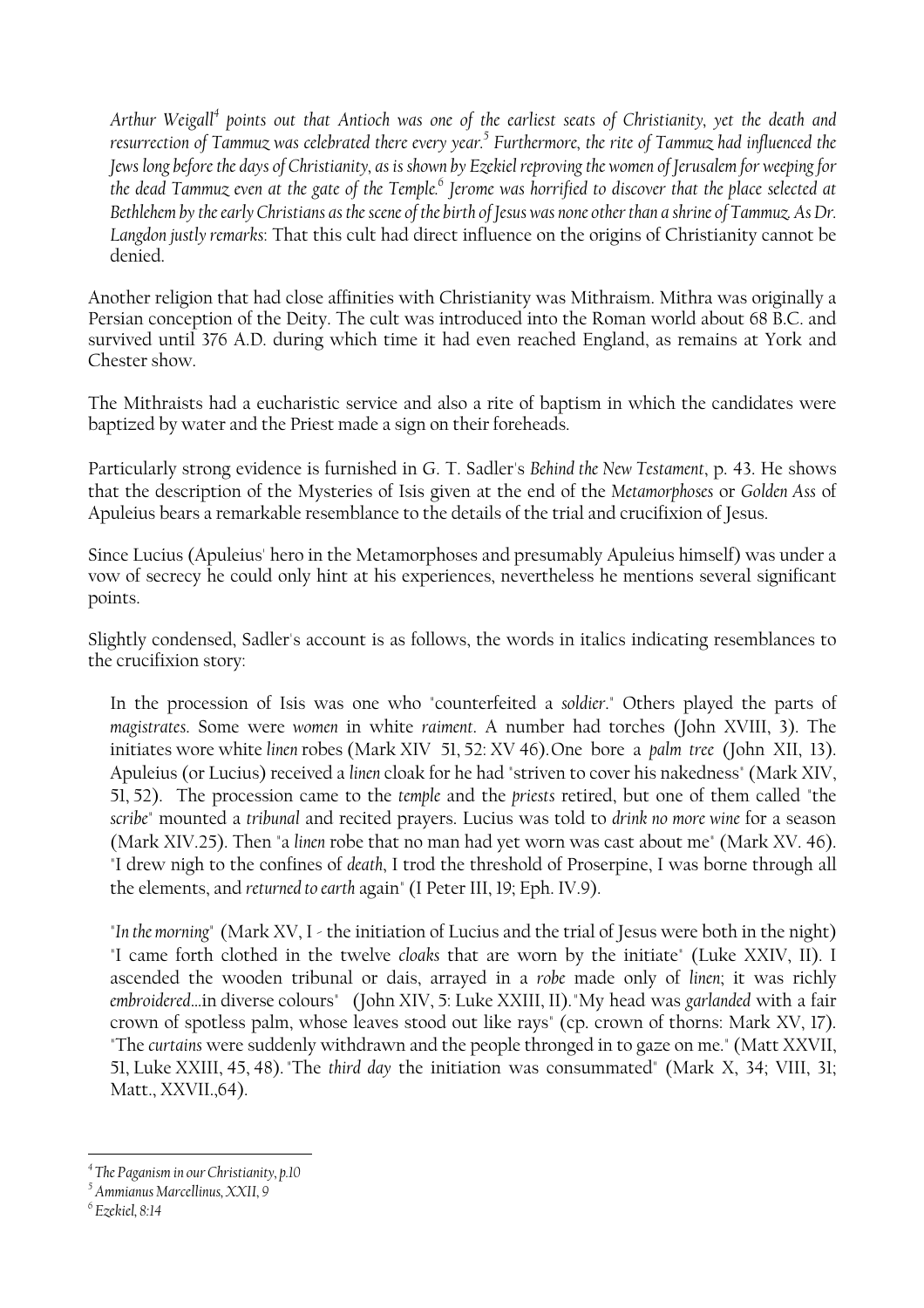Can any one doubt that the Gospels are Mystery Dramas?

*It would seem that the best hypothesis to cover the facts is the view, long familiar to Theosophists and Liberal Catholics, that the Gospels are in the main Mystery Dramas and were never intended by their original authors exactly to represent the life of the Lord.* 

(from *The Liberal Catholic*, July 1932)

#### **The Second Coming**

In primitive Christianity the belief was very strong that the second coming of Christ, the *parousia* was imminent. This was usually combined with Millenarianism (*Chiliasm*) or the belief in a thousand year period of happiness for mankind after the Second Coming. These beliefs have been common among many Christian groups from the early days of the Church right up to the present day.

In the days of the infancy of the Christian Church, hope took the form of the expectation of the imminent return of *the Lord to earth either to bring the whole world to an end and to translate His faithful people to some better world above the skies or to overthrow the wicked here in this world and establish His heavenly kingdom in place of existing dominions and world powers. There is no doubt about the widespread and confidently held belief in the near coming even in the generation that was contemporaneous with the Lord's earthly life in Palestine. It is unmistakable in the very earliest Christian literature, in the Epistles commonly attributed to St. Paul, to the Thessalonians for instance; and at the very end of his first epistle to the Corinthians, the Aramaic words* Maran atha *or* Marana tha *occur. They mean 'The Lord cometh' and seem to be a sort of password or watchword of some order of believers in the Coming that have somehow slipped into the Epistle.* 'Where is the promise of His coming, for since the fathers fell asleep all things continue as they were from the beginning of the creation?' *So a late writer in the New Testament represents mockers of his time challenging him and his belief that the Lord will return to establish new heavens and a new earth, wherein dwelleth righteousness* (*II Peter II, 4 and 13).There is no doubt about the belief in those earliest days, but the Lord did not return then.* 

*That persistent, widespread belief in the early return of the glorified Lord to earth is one of the strangest most inexplicable mysteries of early Church history.* 

*There is no doubt about it. The belief was almost universally held by Christians and it died very hard. Or perhaps it is more true to say that it never died. It kept appearing and reappearing all down the centuries. It became an article of the creeds both Eastern and Western.* 

*Certainly the words attributed to our Lord in the Gospels may have, perhaps we may say must have, originated the thought. He did say, or so He is reported to have said,* 'this generation shall not pass till all these things be fulfilled' (*Mk. 13, 30*), *and* 'There be some that stand here that shall not taste of death till they have seen the Kingdom of God come with power' (*Mk 9, I; Lk. 9, 27*), *or* 'till they have seen the Son of Man coming in his Kingdom.' (*Mt. 16,28*).

*But such sayings as these are capable of other explanations. For instance they may have been a foretelling of such an event as the destruction of Jerusalem in A.D. 70. In any case they do not seem sufficient to account for a belief so persistent and widespread as the belief in the Lord's imminent reappearance.* 

(Rt. Rev. F.W. Pigott in *The Liberal Catholic* October 1955, p. 231)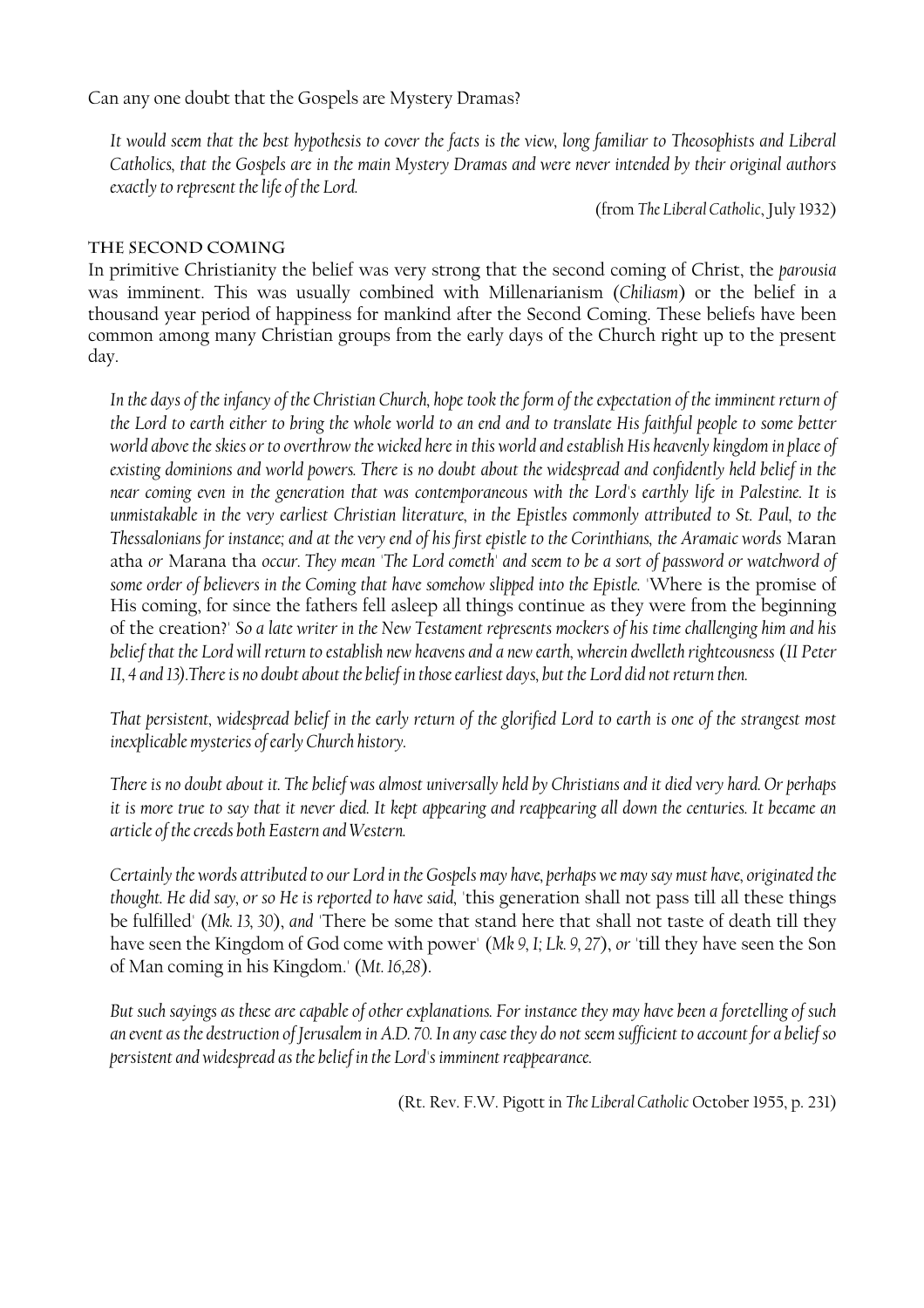#### **CHAPTER 6 SHORT SUMMARY OF HISTORY UP THE END OF THE FIRST CENTURY A.D.**

The Dead Sea Scrolls and the excavations at Qumran throw some light upon a sect that lived there between about 100 B.C. and 70 A.D. This sect possessed many of the characteristics of primitive Christianity and revered a "Teacher of Righteousness" who had been put to death by the Jewish authorities in about 73 B.C. The sect is generally thought to be identical with, or a branch of, the Essenes that have been described by Philo and Josephus.

We read in the Acts of the Apostles of the missionary journeys of St. Paul (approximately 1-64 A.D.) and others between about 40 A.D. and 65 A.D. There were clashes between the Jerusalem faction of the movement which wanted to keep strictly to the Jewish Law and the Pauline faction which wanted to bring the new faith to the non-Jewish world.

The latter faction won entirely, mainly due to the destruction of Jerusalem by the Romans in 70 A.D. The Temple was destroyed and the Palestine Jews spread all over the lands around the Mediterranean, joining their brothers already in the Diaspora (dispersion). The *Mother Church* of Jerusalem ceased to function. Jewish Christians were soon entirely outnumbered by Gentile converts.

The first literature of the new movement is thought to have originated between 50 A.D. and about 100 A.D. The epistles of St. Paul are regarded as the earliest, but scholars are undecided which of the epistles carrying his name were actually written by St. Paul. The Four Gospels, Acts and Revelation are thought to have been written at various times towards the end of the century, Mark being regarded as the earliest.

By the end of, the first century the new movement, variously called the Church (Ecclesia) or New Covenant, had won its first battle. This had been fought against its own Jewish origins. It now enters the stage of history no longer as a Jewish sect but as a separate religious movement slowly spreading into the various provinces of the Roman Empire.

From early times a secret mystery rite appears to have existed in the Church. Both the Letters of St. Paul and the Synoptic Gospels give strong indications of this, partly in allegorical language. The institution of the Holy Eucharist as described in the Synoptics is obviously a description of such a rite. The student should in this connection read the Chapter *The Apostolic Mystery Rite* by G. N. Drinkwater in his booklet *Food in the Early Church* (St. Alban Press). For a clairvoyant view see *Clairvoyant Investigations, Etc.* by Geoffrey Hodson, chapter II.

#### **Chapter 7 Christ or Emperor — The Age of Martyrdom**

With the birth of the Christian religion as such, the second act of the Drama of the Christian Faith closes and the curtains rise on the next act. The one in which the young religion will have to undergo and overcome the attacks of the world around it.

In the Prologue to the drama, we have seen the setting of the stage, the conditions of the world into which Christ came; the first Act showed His Coming and the kindling of the fire of the New Faith and in the second Act we saw how from the inspiration Christ had given, the Christian religion as such originated and spread throughout the civilized world of that day. Now, in the third Act, the new religion will have to find its place in the world surrounding it, adjust itself to existing conditions, both influencing them and undergoing their influence. It was inevitable that this interaction with the outside world and this adjustment to it should be a time of struggle.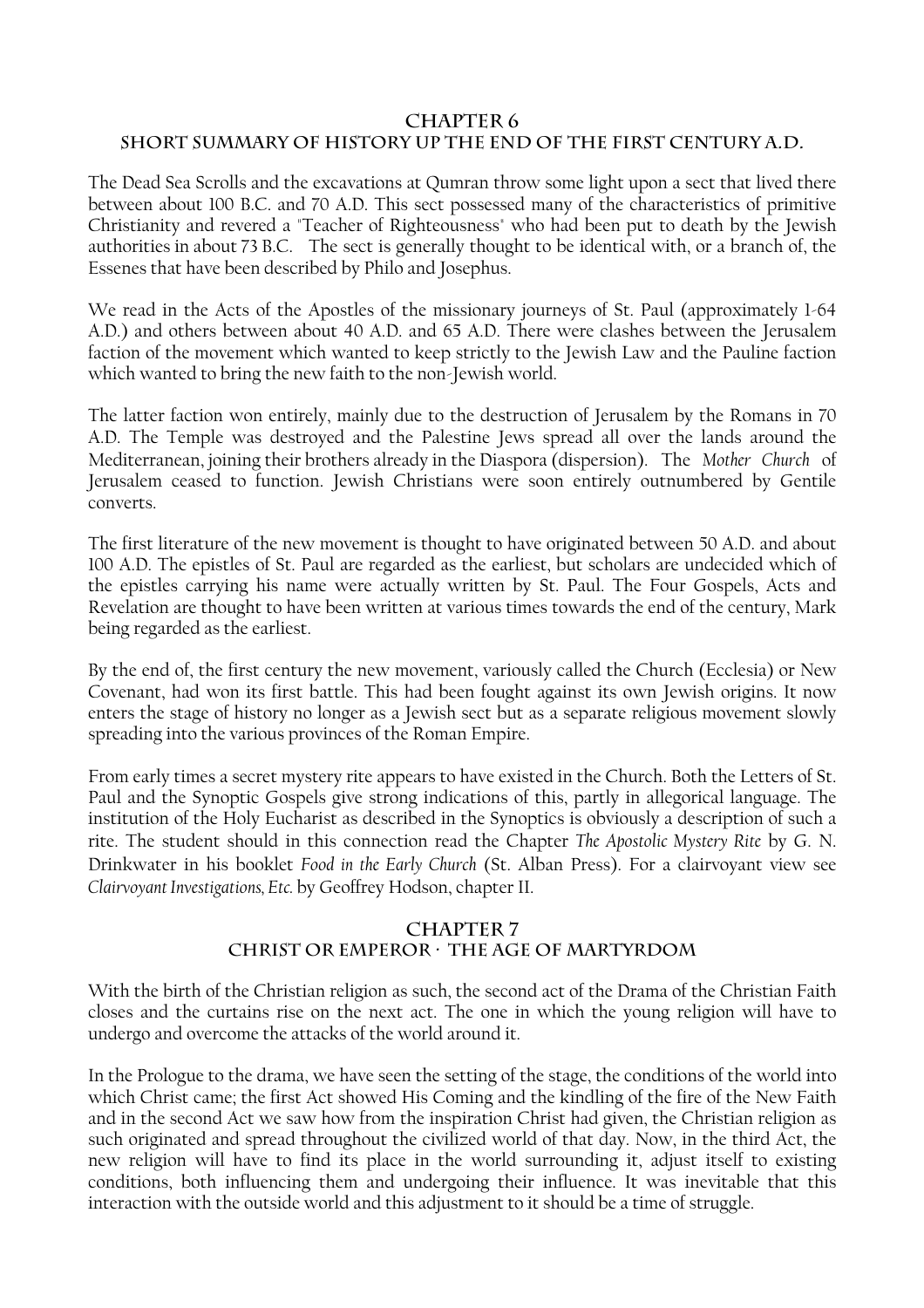The new Sect, which had first been looked upon with derision, gradually began to be feared and finally, even hated, as it spread and became a power with which to be reckoned. The Jewish faith was a *religio licita* and as long as the new faith formed part of the Jewish religion, it was protected by the tolerance that Rome had for the religions of the nations it conquered. But when, with the change from a Jewish sect to a universal religion, the new faith broke with the Jewish religion and became independent, it lost that protection and had to rely on its own strength. The hatred of the Jews for the followers of Christ, which existed already during the lifetime of the great Teacher, became even stronger when Christianity opened its doors to Jews and Gentiles alike; riots between Jews and Christians became frequent and it was only natural that the authorities should blame the latter for them - the more so as the Jews lost no opportunity in maligning the Christians and sowing suspicion against them whenever they could.

But that which chiefly made the Christians unpopular in an age of imperialism was that they were of no race or nation, but essentially universalist in type. The Jews, too, were hated, but their religion was at least nationalistic in character and whereas national ideals were respected, the new ideal of internationalism, being adverse to the imperialistic tendencies of Rome, naturally called forth opposition.

Then as now men were only too ready to believe evil of that which was unknown or new and no accusations were too base to be used against the Christians. The main charge of course was that of immorality; it was said that their love feasts were in reality shameless debauches, in which all conceivable excesses were committed; they were accused of child-murder as part of their religious ritual and people were only too wiling to believe that they were incendiaries and dangerous revolutionaries.

The early Christians looked upon the world surrounding them as a dangerous enemy trying to tempt them away from the spiritual life, and their fanatical fight against Pagan creeds was partly due to fear of that world which they had not really overcome. They had inherited the almost dogmatic and jealous worship of one God from their Jewish ancestors and no sin could be worse in their eyes than that of worshipping other gods. It was this uncompromising denial of any other worship but their own which brought about the final clash between the followers of Christ and the Roman authorities.

#### **Emperor Worship**

The national state-religion of Rome was no longer a vital creed, but the recently instituted Emperor-worship was the most precious bond of unity the growing Empire possessed. The usual form of the worship would be to burn incense in front of the statue of the Emperor or bring a victim to be sacrificed and after the sacrifice to partake of the offerings in the sacrificial meal. In the early days of Christianity it was one of the conditions on which the Apostles would allow St. Paul and his helpers to spread the Faith to the Gentiles, that they should abstain from food that had been offered to idols. Christianity did not suffer anything, or anyone, to share in the worship, which was due to God alone, and while they were willing to give to Caesar what was Caesar's they refused to give him what was God's.

This refusal to participate in the worship of the Emperor, which had become a symbol of the unity of the Roman Empire, was one of the main causes, if not the sole cause of the persecutions which followed.

Up to this time Christianity has been tolerated, though not recognized as a *religio licita*. Christian communities were allowed registration as burial clubs, and we even know of one instance where registration took place for a guild of dyers or "purple-dippers," which in reality was a Christian congregation. For a while they could work unmolested in this manner and enjoy the legal privileges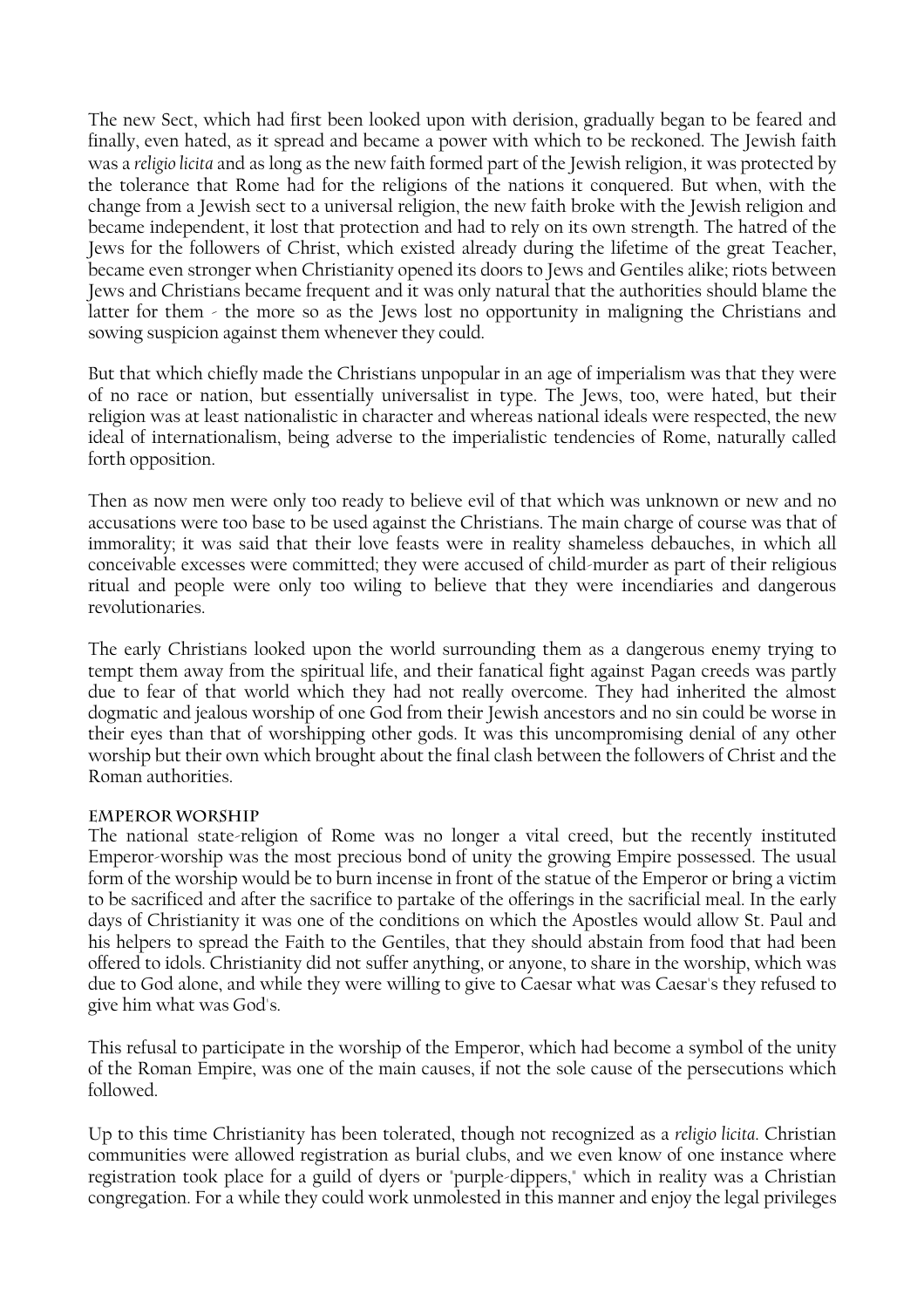granted to such clubs and guilds. But now as a result of the continual riots both with Jews and Pagans and of the hatred which the new faith aroused because its followers were different from the rest, but most of all as a result of the accusations of disloyalty and anarchism made against them, this toleration changed to persecution.

It is a curious fact that the worst persecutions invariably took place during the reign of the most high-minded and noble emperors. The reason why the best emperors were so severe in their persecutions was that they, more than any others, realized the danger of-the growing faith for the Roman Empire and felt it their duty to stop it at all costs. The result of the persecutions however was exactly the opposite. Instead of destroying the young Church, they only served to make it stronger by weeding out the weak and faint-hearted and by inspiring and strengthening the remainder by the noble example of the martyrs. Martyrdom, far from being considered a misfortune, was looked upon as a most desirable consummation. The certitude of gaining the crown of martyrdom and the everlasting bliss of heaven was sufficient to make many desire martyrdom eagerly, so much so that the magistrates at times had to restrain those who tried to force martyrdom upon themselves.

The Edict of Decius, issued in the year 250, fixed a date by which all had to make public profession of paganism. A commission of magistrates was appointed for each locality, the names of the inhabitants were called out, and each, in veil and crown, had to offer a sacrificial victim, or, at least, incense and a libation; to renounce Christ and partake of the sacrificial meal. Those who fell off from Christianity in this manner were called the *lapsi* and amongst these again we can distinguish the *sacrificati*, those who had brought a sacrificial victim, the *thurificati*, who had offered incense, and the *libellatici*, who had procured a certificate or *libellus* from the magistrates without actually having taken part in the worship. In later years the church was to know serious controversies with regard to the possible return to the church of these different groups of *lapsi*.

The last great persecution took place under Diocletian, who in the year 303 issued three edicts, each one more severe than the previous one. The Diocletian persecution was the last great effort to crush out Christianity, and, terrible as it was, it yet meant the failure of the authorities to destroy the Christian Church. The persecutions far from destroying the church had made it stronger and the blood of the martyrs truly proved the seed of the church.

#### **CHAPTER 8 THE APOLOGISTS**

As the Church grew it had to adapt itself to the philosophical climate of the times as well as taking its stand against both orthodox Judaism as well as other religious movements and philosophies. We find about the middle of the second century various writers of Apologies in defence of the new Faith.

The most famous of these apologists was Justin the Martyr (c. 100 –165 A.D.). In the year 150 he addressed an *Apology for Christianity* to the Emperor Antoninus Pius. He also wrote *A Dialogue With Trypho the Jew*, defending Christianity against Judaism.

The importance of the apologists lies in the fact that they tried to present Christianity (which was often looked down upon as a grave superstition by the cultured people of the day) as a coherent and philosophically reasonable faith. Justin identifies the God of Christianity with the transcendent God of Plato and tries to integrate Christian beliefs with the classical philosophical tradition.

This had to some extent already been done by St. Paul and in St. John's Gospel, but now we find for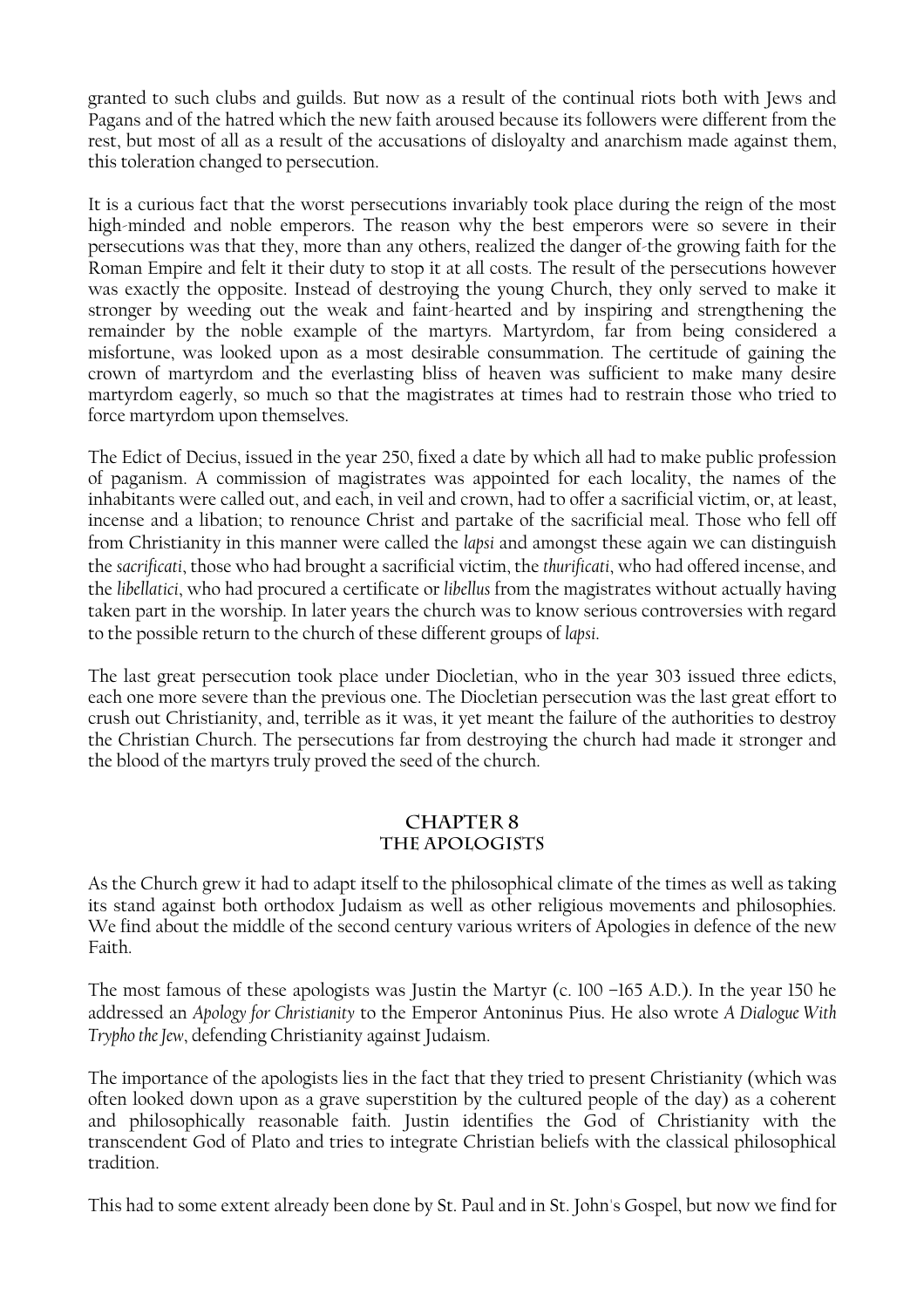the first time a Christian theology beginning to take shape which, though based on Jewish Monotheism, nevertheless owes its development almost entirely to classical Greek philosophy. In the centuries to come we find that much of this philosophy became an integrated part of Christianity.

#### **CHAPTER 9 GNOSTICISM**

Christ Himself had lived a perfect life among men and taught them the Wisdom of which He was the embodiment; but He never taught a system or a theology. His teaching was not dogmatic; what He said could naturally be interpreted in many different ways, and so it was. His vital message was grafted on to the different religions and philosophies of His day, and naturally varied accordingly.

Amongst the orthodox Jews who had accepted Christ, His coming was looked upon as the fulfilment of the Law. Their expectation of a Messiah had been that of an earthly king who was to make Israel great among the nations, and the coming of Christ as a spiritual Teacher, willing to suffer defeat at the hands of earthly enemies so that He might show forth the invincible power of the spirit, had been a disillusionment to many. Thus even after His departure they looked forward to His coming back as an earthly king; they could not abandon their original expectation nor see the limitations of it, and the first century of Jewish Christianity is one of Chiliastic expectations at any time the long-desired millennium might break and Christ return in all the triumph of earthly power. In this Jewish Christianity, too, we can find the origin of the idea that Christ the Son of God had been offered as a sacrifice to appease the wrath of God and to reconcile Him to humanity.

The Christianity of St. Paul grafted the message of Christ on to the old Mystery teaching, thus raising it above Jewish national limitations and opening the way for Christianity as a universal religion. This Pauline Christianity, centred as it was round the figure of the mystic Christ rather than round the figure of the historical Jesus was naturally very different from the Jewish Christianity with its narrow nationalism.

Again a different branch of Christianity was the Alexandrian Church, where that wonderful blend of Christian ideals with Greek philosophy, Egyptian wisdom and Asiatic traditions was made which later was on to culminate in the greatness of the Alexandrian School.

Finally, we find scattered here and there in Asia-Minor and Egypt a strange mixture of the doctrines of Christ with Persian and Indian Esoteric traditions known in later ages as Gnosticism.<sup>1</sup> Much that was fantastic and offered little value masqueraded as Gnostic teaching, but even in the very imperfect and mutilated fragments of real Gnosticism which have come down to us we can recognize a most important though little-recognized aspect of Christ's teaching.

Well may we ask ourselves which of these was Christianity, what was the true teaching or orthodoxy. In the great struggle of Christianity with the Roman world, the early Fathers had found themselves obliged again and again to define the Christian tradition and expound the Christian teachings in their apologies written to deny the different accusations levelled against the new religion. It is one of the main results of attacks from without that they force any movement to define its position; and in the case of Christianity the work of the apologists had brought about a crystallization of doctrine which was the beginning of an orthodoxy.

#### **The Deeper Wisdom**

<span id="page-18-0"></span>*<sup>1</sup> The word Gnostic is derived from the Greek* gnosis*, knowledge, in this case denoting an inner knowledge given to those ready to receive it. S. von Krusenstierna*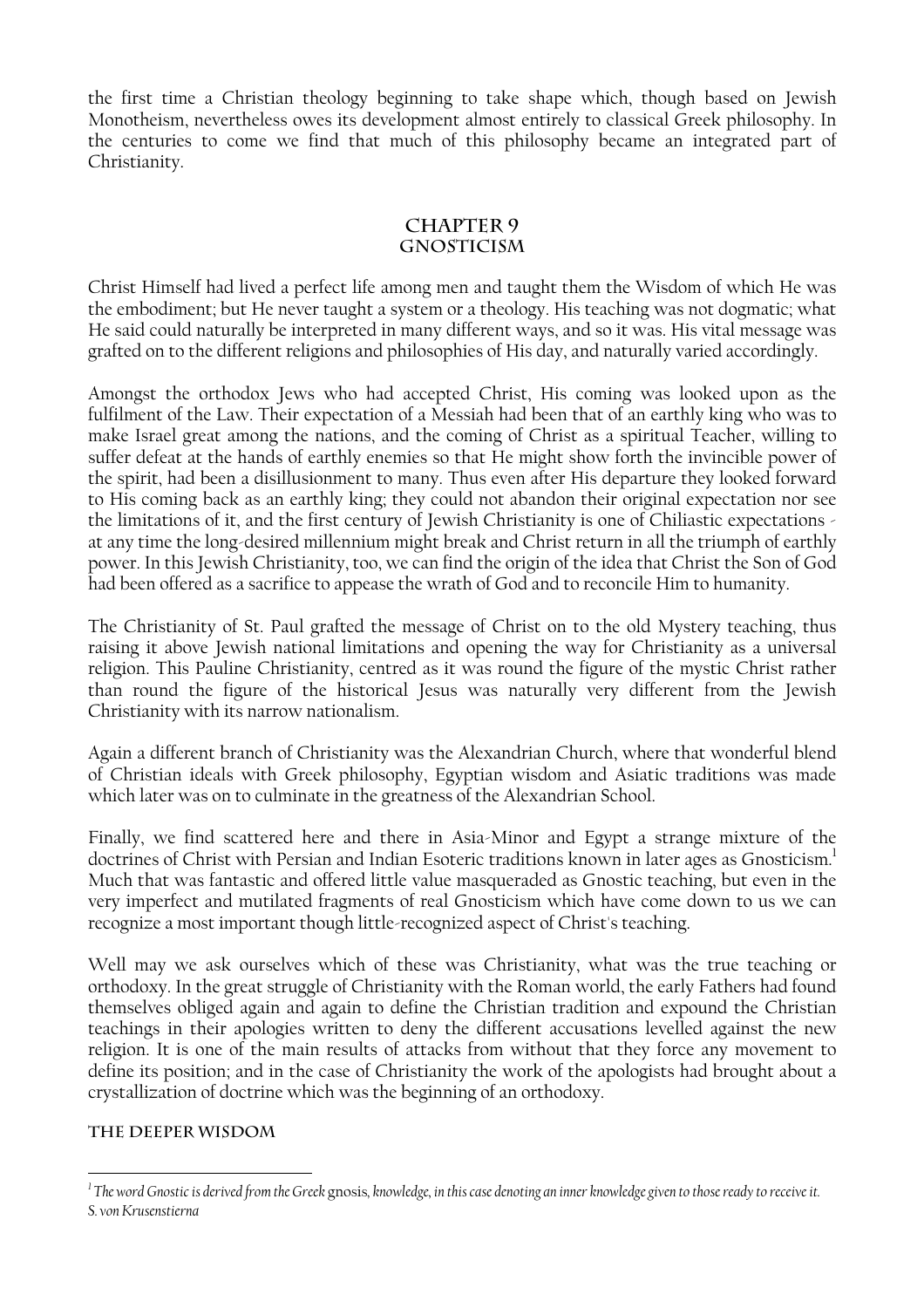Jewish Christianity was ethical and democratic; it maintained that Christ had given but a lofty ethical doctrine which was available to all and could be understood by all. The Gnostic claim that there was a Christianity for the few as well as the Christianity for the many, that Christ had taught a deeper wisdom, the *Gnosis*, to the more advanced of His disciples and that this inner doctrine could only be obtained by those who were spiritually ready to receive it, was a thing abhorrent to Jewish and orthodox Christianity. The struggle became one between democratic Christianity which looked upon all men as equal in the sight of God, and aristocratic Christianity which, though recognizing that all were sons of one Father, maintained that some of these sons were younger in the spirit and less capable of understanding the inner things than others who were more advanced in the school of life. Christ Himself made this distinction; we read how He taught in secret to His disciples the things about which He could but speak in parables to the multitude. He thus recognized what we might term the aristocracy of the spirit, which does but mean that some souls are more capable of receiving wisdom than others, and thus more fitted to be leaders amongst men. The inner things of the Kingdom, which would have been as pearls cast before swine if given to the multitude, were thus given by Christ and His successors to the chosen few who by rigid selfcontrol and spiritual training had made themselves ready to receive them.

Some of the early Fathers themselves recognized the existence of a hidden doctrine and were far from claiming that they knew all there was to be known in the Christian teaching. Thus St. Polycarp, the Martyr Bishop of Smyrna, writes a letter expressing the hope that his correspondents are *well versed in the sacred Scriptures and that nothing is hid* from them; *but*, he writes, *to me this privilege is not yet granted,* acknowledging thereby that he is not yet ready to receive full Initiation into the final Mysteries. St. Ignatius of Antioch writes in a similar vein and speaks of himself as *not yet perfect in Jesus Christ*. Addressing his correspondents as fellow-disciples, he says: *for even I, though I am able to understand heavenly things, the Angelic orders, the distinction between powers and dominions, and the diversities between thrones and authorities, the mightiness of the aeons…though I am acquainted with these things, yet am I not therefore by any means perfect, nor am I such a disciple as Paul or Peter*. This last passage shows that the teachings with regard to the Angelic Hierarchies, which are certainly not to be found in the Gospels, were part of a hidden tradition given to the few in terms that strongly remind us of Gnostic teachings. All this shows that the claim of the Gnostics that Christ gave a teaching for the few as well as a teaching for the many was quite justified, though we may well doubt whether some of the Gnostic systems were really a fair presentation of this teaching for the few. That there was a secret school, however, the so-called Mysteries of Jesus, in which the deeper truths were taught, is certain; and also that some of the greater Gnostic teachers must have been Initiates in these Mysteries.<sup>[2](#page-19-0)</sup>

#### **The Gnostic Systems**

The different Gnostic systems differ a good deal amongst themselves, but there are some teachings common to all which certainly form a valuable element of Christian doctrine. The Gnostics made a clear distinction between Jehovah, the tribal deity of the Jews, the God of wrath and of jealousy, who was the central figure of the Jewish scriptures, and the one God, Father of all and Fount of all love, beyond human conception and yet the indwelling life in man himself. This was the God of love of Whom Christ taught, and was not to be confused with the man-made God of the Jews. With this different conception of God the Gnostics combined a somewhat different conception of creation. Instead of the creation of the world in six days by Jehovah they recognized great creative Beings, the so-called Aeons, through whom God realizes His plan of creation. The teaching about the real nature of these aeons, as also of the different orders of Angelic Beings, who were the ministers of this creative activity, was one of the elements of the Mystery-teaching, as we have already seen in the above-mentioned statement of St. Ignatius.

<span id="page-19-0"></span> *2 The School of Basilides (first half of 2nd century) claimed to teach the esoteric tradition given by Christ to His disciples after the Resurrection, which had been conveyed to them through the Apostle Matthias and others. S von Krusenstierna.*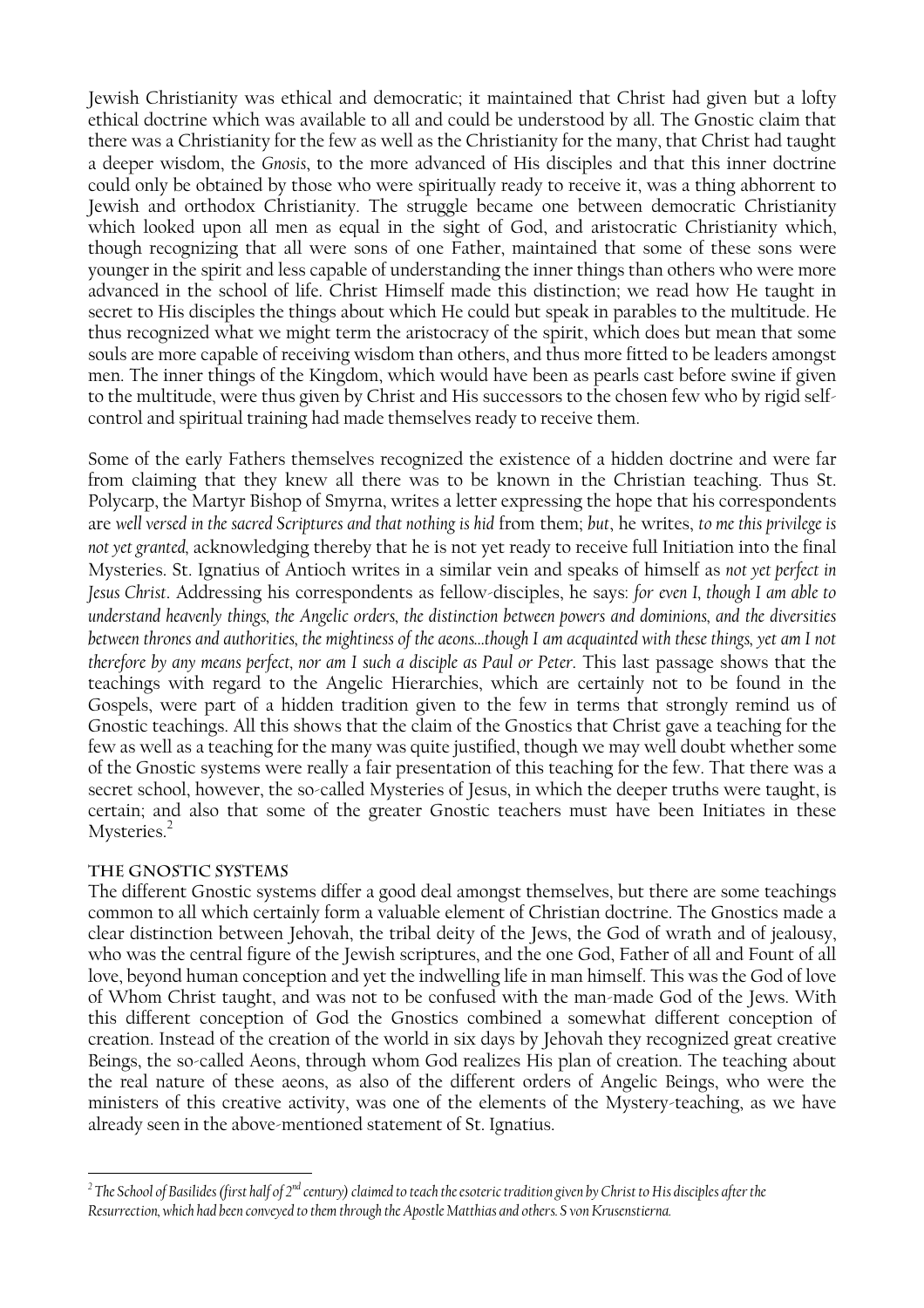The Gnostics distinguished between the world of the Real, the *Pleroma* or Fullness, and the world of illusion, the *Kenoma* or Emptiness. The worlds of our daily existence belong to the *Kenoma*; they are illusionary in character; it is only by retreating within himself that man can come to know the *Plerorna* or Fullness of things. The myth of *Sophia*, the Divine Soul in man, who has become a prisoner in the world of illusion and has to be redeemed by Christ, was representative of man's existence in this world of every-day life, from which those who desired initiation into the Mysteries of Jesus had to pass into that inner world where the kingdom of heaven was to be gained. The Gnostics taught that this pilgrimage of the human soul through matter took place through repeated lives on earth, in which man gradually drew nearer to his final redemption. They also claimed to be able to control the hidden forces in Nature and in man, and many of the Gnostic remains are of a magical character. Much of this Gnostic magical teaching, as found in the *Pistis Sophia* and the *Books of Jeu* is unintelligible to us; but it is not altogether fair to blame the Gnostic teachers for that, since none of their works have reached us in a pure version, and the few fragments which are trustworthy are not only intelligible but give evidence of a lofty and profound doctrine.

Too little has come down to us from the great Gnostic doctors like Basilides, Valentinus and Bardesanes to allow for any connected statement of their doctrines. The few excerpts which we find, often in a sadly mutilated form, in the writings of their adversaries give us a glimpse of a profound and lofty philosophy which we can well believe to have formed part of the teaching which our Lord Christ gave to the few. And reading them we wonder whether much that was condemned as heresy by the Church which called itself the orthodox church had not as much claim to be called orthodoxy or true doctrine as that for which it was rejected. When we remember in how many different forms Christianity appears to us in the first century, according to the beliefs of the nation or race by which it was taken up, we may well question the right of any of these forms to call itself orthodox to the exclusion of all others; and in the original teaching of our Lord Christ much may have found a place which afterwards was rejected as heretical. However this may be ethical, Christianity won the day, and, by its fight against heresies lost the inner doctrine of Christ which was His teaching given to the few.

#### **Marcion**

It was one of the main arguments of the Gnostics that a clear distinction should be made between Jewish orthodoxy centred around an angry and revengeful tribal deity and Christianity with its God of Love, Who was a Father to all men, to whatsoever race or nation they belonged.

The main exponent of this antithesis between the Jewish faith and the teaching of Christ was a certain Marcion, son of a rich ship owner in Pontus. He is usually counted amongst the Gnostics though his only connection with them seems to be this distinction between the God of Jews and the God of Christ.

Marcion may well be called the first Church-reformer. He came to Rome about the middle of the second century and interested himself in the Church there, to which he is said to have made a large donation. When however he began to ask questions which were thought to be lacking in faith he was excommunicated from the Church and with his many followers formed a new church which soon became very strong and was the most serious rival the orthodox communion knew. Marcion, besides being a man with a very clear insight into the true values of Christianity, was a very able organizer, and if his successors had been men as able as he the Marcionite Church might have lived and flourished. He himself wrote a book called *Antitheses* in which he compared the God of the Jews, who was merely a just God, to the God of Christ who was not only just but loving. Many of his comparisons are very well made and certainly characteristic of the difference he wished to emphasize. Thus he compared the story of Elisha - who when mocked by children cursed them in the name of Jehovah, and found his prayer promptly answered when Jehovah sent two she-bears who devoured the children - to the saying of Christ: *Suffer the little children to come unto Me* and the love